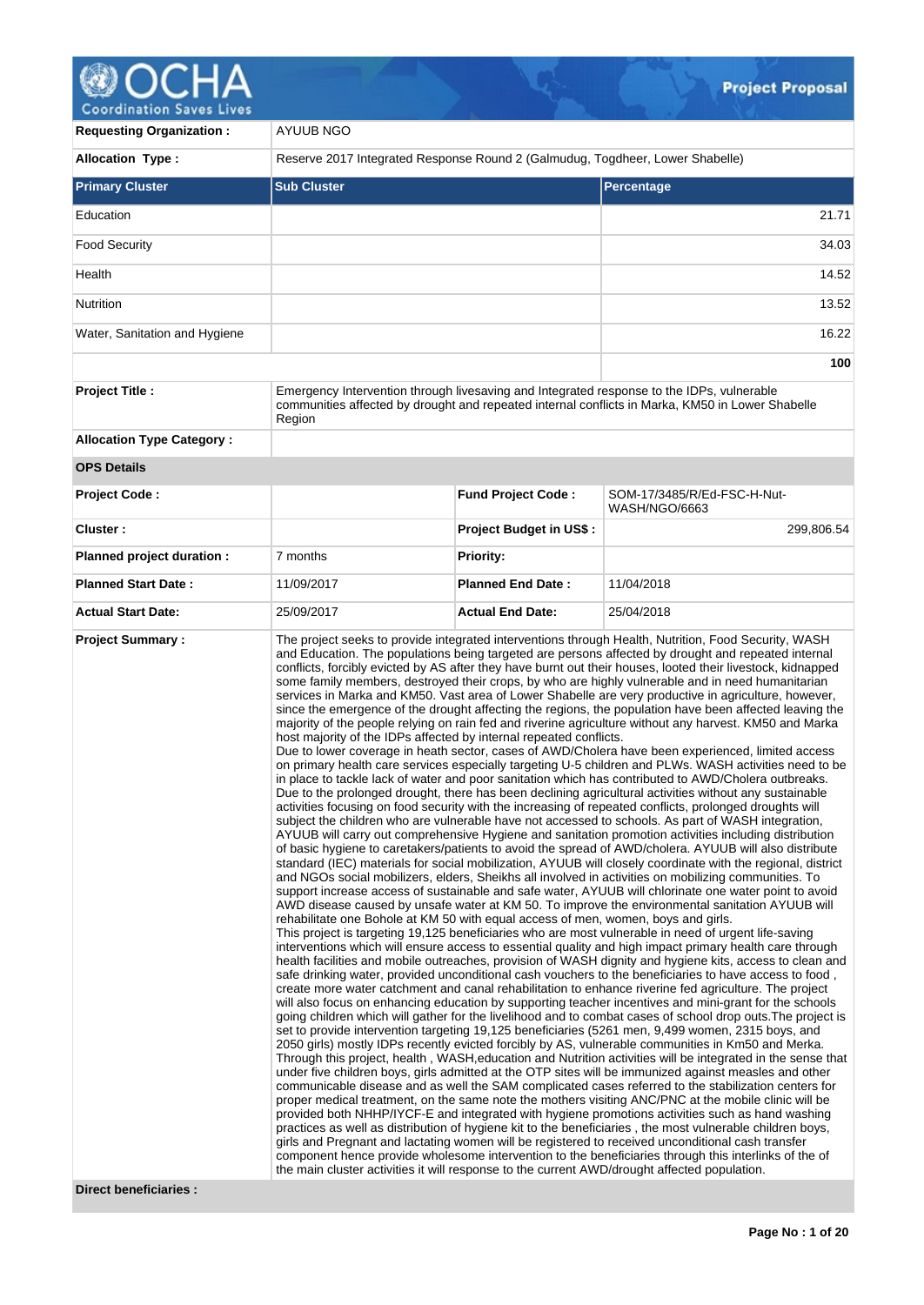| <b>Men</b> | Women | Boys  | <b>Girls</b> | <b>Total</b> |
|------------|-------|-------|--------------|--------------|
| 5,261      | 9,499 | 2,315 | 2,050        | 19,125       |

## **Other Beneficiaries :**

| <b>Beneficiary name</b>      | <b>Men</b> | Women | <b>Boys</b> | <b>Girls</b> | <b>Total</b> |
|------------------------------|------------|-------|-------------|--------------|--------------|
| Internally Displaced People  | 2,840      | 5,650 |             |              | 8,490        |
| Children under 5             | 0          |       | 2,315       | 2,050        | 4,365        |
| Pregnant and Lactating Women | 0          | 1,309 |             |              | 1,309        |
| People in Host Communities   | 2.421      | 2,540 |             |              | 4.961        |

## **Indirect Beneficiaries :**

This project will target 19,125 beneficiary but also over 15000 IDPs, host communities and vulnerable people will benefit directly and indirectly from the services of Rehabilitated well, Health and Nutrition facilities , Education and Food security.

## **Catchment Population:**

Over 34,125 (male 16,125 and 18000 female) are direct and indirect beneficiaries in Km 50, Merka district.

## **Link with allocation strategy :**

The project is anchored towards the IERTs Allocations integrated in response to the worsening drought conditions in Somalia, specifically falls under the Life Saving Interventions in response to the ongoing drought and to mitigate the risk of poor hygiene, AWD/cholera, primary health care, livelihood intervention as well as improving nutritional status food security related disease outbreaks. The proposed activities and objective are directly linked to key objective Integrated Emergency Response Teams (IERT) concept note for life saving health, Nutrition, Food security,education and WASH.

The proposed intervention will increase coordinated life-saving response aimed to work in an integrated approach and will be able to foster greater life-saving consultation, improve the coverage of measles vaccinations and Vitamin A; and support safe motherhood and reproductive health while also ensuring readiness to prevent and respond to outbreaks such as malaria, measles or Acute Watery Diarrhea AWD/Cholera and promote health update through health education and beneficiary sensitization as well as linking this with the nutrition, livelihood and education program to enable provide a holistic services within the organization target sites.

Also the integration of WASH, AYUUB will carry out comprehensive Hygiene and sanitation promotion while referring the acute cases to Marka SWIS-kalmo CTC to avoid the spread of AWD and malnutrition diseases. AYUUB will also distribute standard (IEC) materials for social mobilization. In order to reach the entire community AYUUB will closely coordinate with the other humanitarian actors, elders, religious leaders, Women and Youth leaders all involved in activities on mobilizing communities. To support increase access of sustainable and safe water AYUUB will also chlorinate Marka and KM 50 water point to avoid AWD disease caused by unsafe water. To improve the environmental sanitation of KM 50 AYUUB will rehabilitate one bohorel with equal access of men, women, boys and girls.

Through this program AYUUB will provide unconditional cash transfer to a total of 360 HH beneficiaries drowned from within the most vulnerable SAM and MAM cases admitted at stabilization center and OTP centers in ensuring the program beneficiaries are fully integrated for the specific response within the project as per the IERT guidelines. The Food security component will be working in an integral part of health, Nutrition, education and WASH activities.

## **Sub-Grants to Implementing Partners :**

| <b>Partner Name</b>                                   | <b>Partner Type</b> | <b>Budget in US\$</b>       |  |  |
|-------------------------------------------------------|---------------------|-----------------------------|--|--|
|                                                       |                     |                             |  |  |
| Other funding secured for the same project (to date): |                     |                             |  |  |
| <b>Other Funding Source</b>                           |                     | <b>Other Funding Amount</b> |  |  |

## **Organization focal point :**

| <b>Name</b>                      | <b>Title</b>       | <b>Email</b>          | <b>Phone</b>  |  |  |
|----------------------------------|--------------------|-----------------------|---------------|--|--|
| Mohamed Abdikadir                | Executive Director | ayuubngo@yahoo.com    | +252615808839 |  |  |
| <b>Mohamed Yusuf</b>             | Program Manager    | ayuubcenter@gmail.com | +252615815907 |  |  |
| <b>BACKGROUND</b>                |                    |                       |               |  |  |
| 1. Humanitarian context analysis |                    |                       |               |  |  |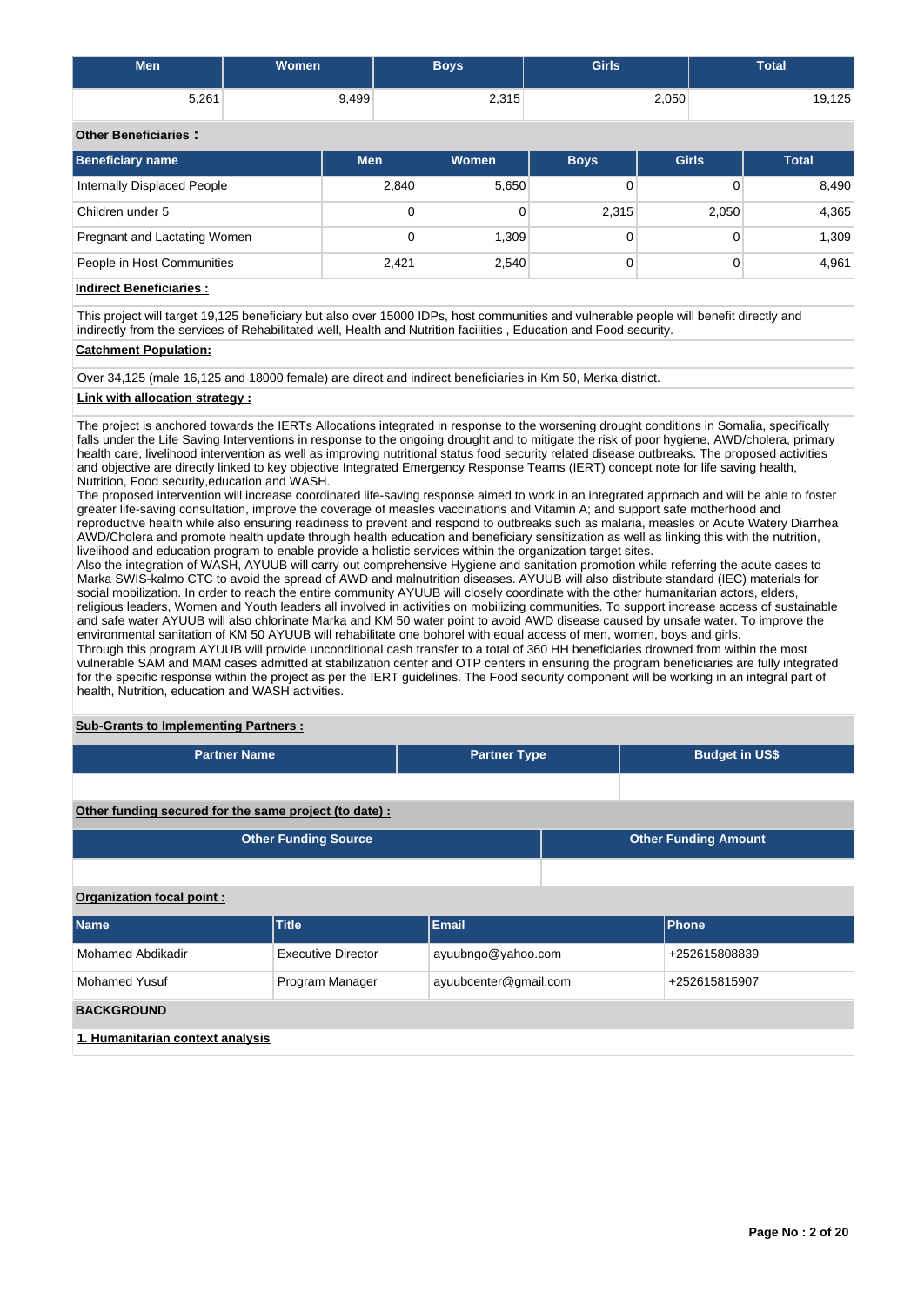Somalia has been economically, socially and politically unstable since the collapse of Government for more than two decades. Though it is in the process of its recovery, there is need for humanitarian assistance to at least 6.7 Million people who are in need (HRP-report May 2017). This has been exacerbated by resurgent conflict resulting into eviction by armed militants, lack of governance, rule of law, under development programmes, coupled with recurrent natural hazards such as drought which continue to negatively impact the lives of vulnerable Somalis.

According to HRP Report-May 2017, the humanitarian need has been escalating with significant populations being affected. 4.5 Million people are affected by water shortages, 6.7 Million in need of food security with significant population at emergency and crisis level. Nutritional interventions are further diminishing with the latest June projections FSNAU indicate a critical nutrition situation with a prevalence of higher than 15%. In other humanitarian sectors, the prevalence conditions which include increasing constraints on livelihood and displacements will see increasing number of children dropping out of school. A population of 5.5 Million people require livesaving interventions through livelihood assistance, health, Education, WASH and Nutrition services, currently pressure peels across most regions due to waterborne and poor hygiene and sanitation related outbreaks.AWD/Cholera cases experienced in most areas with Case Fatality Rate of 1.9% as at April 2017 which is still higher than 1% emergency threshold. By inference, the AWD/Cholera alarming outbreaks depict that there is need to scale up WASH initiative among the vulnerable populations especially the IDPs, immigrants and people affected by drought.

Despite the situation highlighted above, significant interagency interventions have been made to improve the situation across all sectors. As per HRP Report- May 2017, food security has so far been scaled up with a population of 1,750,000 in March having been reached down from 490,000 in January. 332,000 children and women treated in March alone, of which 69,000 are children under five who were severely malnourished were reached in March compared with 157,000 and 87,000 reached in February and January respectively. Through water trucking and water vouchers 1.25 million people have been reached with temporary access to safe water, additional new latrines have been constructed in new displacement settlements. On health sector, the number of populations accessing primary and secondary health care services have improved including having additional CTCs.

The Federal government has also made a significant political progress in enhancing humanitarian support through institutions and line ministries from the Federal and the State who work hand in hand with the international agencies and non-governmental organizations in various humanitarian sectors with most of the intervention being conducted jointly between the Federal Government and state governments.

## **2. Needs assessment**

Following a poor April to June 2016 Gu season, and failed October to December 2016 Deyr season as well as the on-going extended drought with expectation of poor rainfall in Gu 2017 season as forecasted, the severity and magnitude of food insecurity will be even larger than currently anticipated with an increasing number of people facing Crisis (IPC Phase 3) and Emergency (IPC Phase 4) acute food insecurity, and in need of emergency food assistance. According to Food Security Nutrition Analyst Unit June - July 2016 acute malnutrition has worsened since Deyr 2015/16 with the prevalence of GAM Critical 15 percent, and SAM Critical 4.0 – 5.6 percent and is likely to remain the same phase till Feb – April 2017. Somalia's extremely fragile humanitarian situation is at risk of sliding back into crisis if urgent action is not taken to address deterioration in the humanitarian situation across different livelihood zones and IDP populations. Lower Shebelle region is among the regions that are experiencing severe drought causing to affect poor urban and IDPs integrated in the host communities putting pressure on limited resources available. Therefore, food access for poor households has significant consumption gaps with high acute malnutrition. The majority of affected people are women, children and elderly. Lifesaving humanitarian assistance and livelihood support are vital between now and December 2017 to help meet immediate needs. A combination of the current and emerging crisis has inflicted the humanitarian need and interventions in the target location, where a target of 19,125 beneficiaries (5261 men, 9,499 women, 2315 boys, and 2050 girls) is set to receive assistance directly from the project.

The need of the IDPs is to access services of life-saving primary health services to enhance prevention and treatment to communicable and non-communicable diseases, access to maternal health care services to reduce maternal and child morbidities, providing immunization to children and treatment of common child hood diseases. Number of children are in need of Education through accessible learning centers, provision of learning materials to vulnerable children, livelihood support to ensure that the school going children will not be subjected to increasing constraints to seek for means of livelihood and retain them in the school. Sections of population are in need of nutritional support intervention through screening of acutely malnourished children and referral of SAM and MAM for treatment. The ongoing AWD/Cholera outbreaks require more preventive interventions through proper addressing hygiene and sanitation.

According to the UNHCR monthly flash updates dated 26th May, and Regional Inter Cluster Coordinators Group meeting dated on 6th June led by OCHA indicates clearly the urgent needs and gaps in the area of KM50 and Merka and the repeated evictions committed by AS militants, emerging humanitarian needs:

Notwithstanding the existing prevailing humanitarian need in the preceding paragraph, arising from repeated evections by militants, sections of population in Lower Shabelle has just recently been displaced affecting 13450 households while with little intervention directed to specifically address the needs, due to evictions, they have lost their livestock, shelters being completely destroyed/burned, crops destroyed. In addition to the hosting the evictees in Km50 and Merka has played to host 12,148 IDPs as at June 2017 are affected by drought as per UNHCR Displacement Report for November 2016 – June 2017.

AYUUB organization will however, coordinates with different stakeholders, proposes emergency life-saving, feasible and sustainable integrated Health, nutrition and WASH services in complementary with AYUUB ongoing health and nutrition programs in Merka IDPs in KM 50 of Lower Shabelle region Somalia.

## **3. Description Of Beneficiaries**

The main project beneficiaries shall be boys, girls, women and men irrespective of their status, mainly from Internally Displaced Persons (IDPs) and all the people who were affected by the drought in the target area. In addition, the involvement of women, youth, IDPs and marginalized communities in decision-making will be promoted. The project will ensure the gender issues are taken care of across all livelihood dynamics. AYUUB organization management team will propose the following vulnerability and selection criteria to selected beneficiaries, following the approval of these criteria by the community and local authorities. There are many newly displaced drought affected communities as well as those fleeing from Al shabab controlled areas as well their forced eviction order and displaced to Merka and KM 50 without proper settlement and whose livelihood strategies have collapsed or are severely weakened due to displacement, lack social support, and are consequently facing Health, WASH, nutrition and food access crisis, The project will mainly target female-headed households who are at risk/affected of AWD to hygiene promotion activity, as women and girls are by large responsible for ensuring good hygiene practices at the household level. As much more emphasis will be put on the most vulnerable community members such as the minorities, disable and other disadvantage groups especially during selection of unconditional cash support.

## **4. Grant Request Justification**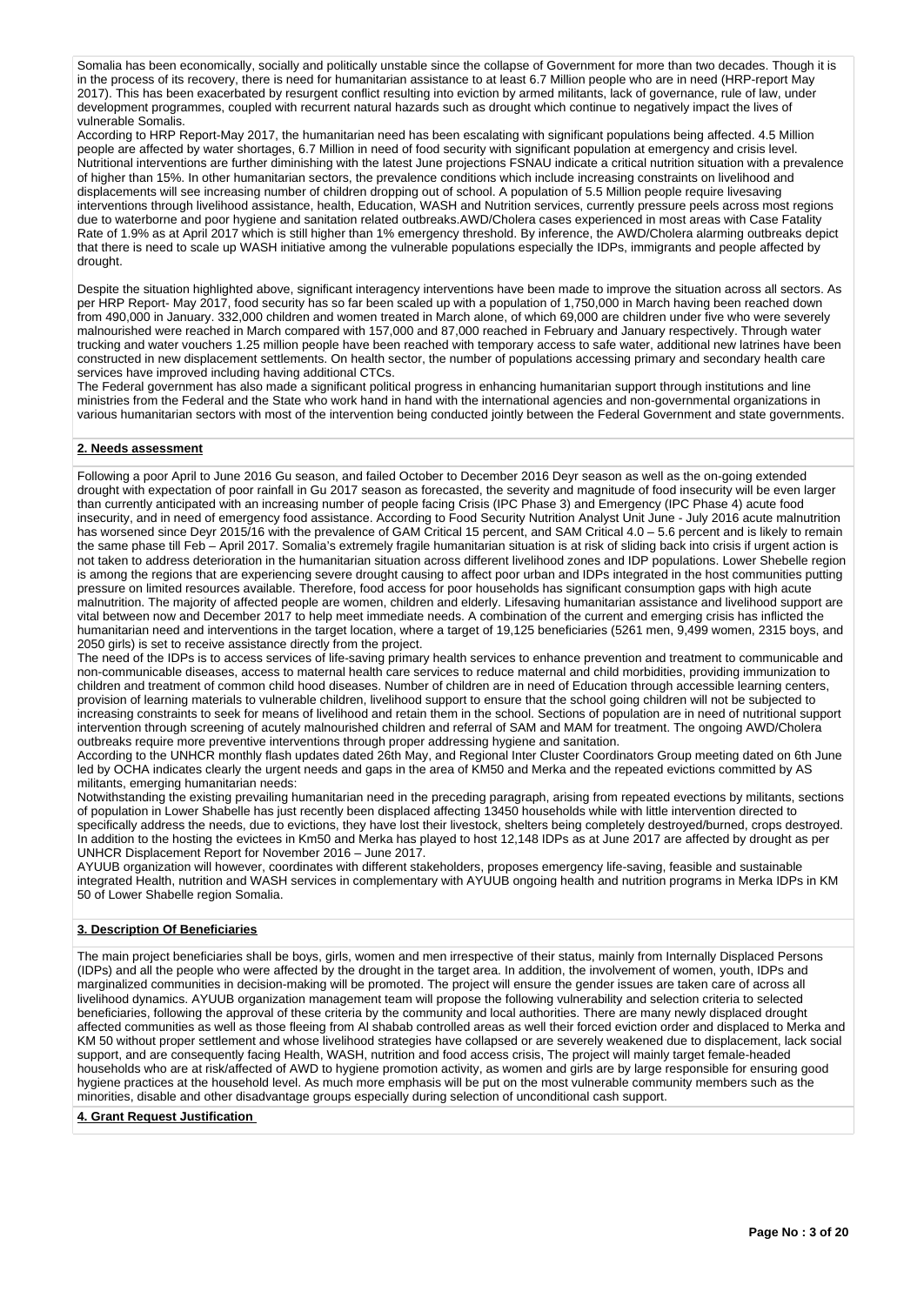The proposed activities and objective are directly linked to key objective of Integrated Emergency Response Teams (IERT) concept note for life saving health, WASH, Nutrition and food security as well as Education. The ongoing drought continues to be the main driver of humanitarian needs in Somalia, and the analysis suggests that the current crisis is likely to intensify in the coming unlikely poor dyer rain. AYUUB through the funding will established one mobile Integrated emergency response team to carry out primary health care service delivery, treatment of acute malnutrition and distribution of basic hygiene kits to 275 people in need to improve the environmental sanitation that will reduce the expansion of AWD.

The project will endeavor to reach a total of 360 HHs through provision of unconditional cash transfer to most vulnerable and needy selected IDPs and host communities at Merka and KM 50,however,the project will support the affected learners in three primary schools Ayuub,KM50 and Timacade by providing 30 school teachers incentives for seven months as well as schools mini grant program to the three targeted schools in the same project sites for two months targeting 1200 learners disggragated 520 girls,680 boys,through this integration improved the nutrition,health,WASH,education and livelihood status of Internally Displaced Persons (IDPs) and host communities.

Through this funding AYUUB organization will be able to provide integrated response to most vulnerable drought affected host communities and displaced families with improved life-saving interventions to acutely malnourished children boys, girls <5 and pregnant and lactating women through nutrition intervention, unconditional cash support, learning spaces as well as improved primary health care and sanitation services. The nutrition ,WASH, and health intervention shall be able to work in more integrated and coordinated response to enable realize the closer referral and treatment of both severely acute complicated malnourished as well as those with other related medical complication. AYUUB shall work in liaison with other partners and actors with active service providers to provide protection through the support of medical services and the needed referral services in case of complication cases to further treatment to Merka hospital

## **5. Complementarity**

AYUUB has been working in Lower Shabelle region since its formation and have implemented several humanitarian emergency and development programs including Education, WASH, health,food security and livelihood,Protection and nutrition since its inception in Lower Shabelle. AYUUB is also one of the national organization eligible OCHA capacity assessed as well HACT approved partner with UNICEF Somalia as lower risk partners.The proposed project shall complement the ongoing health and nutrition projects in Merka and Qoryoley,Kurtunwarey and Aw dhigle District as well as effectively addressing on the gaps of the WASH intervention to the ongoing drought affected people. Through complementary with clusters and other actors all severe malnourished children with complications will be referred to Merka and Afgooye hospital Stabilization Centers (SCs) for further treatment. Also AYUUB will refer all complicated cases both children and women related to communicable diseases including pneumonia, severe dehydrated children, measles complications, and pregnancy or labor related problems. It shall also provide primary health care to the affected children under five boys, girls and pregnant women within the same facilities. To address Acute Watery Diarrhea AWD response, sanitation and hygiene promotion AYUUB will be able to provide the services within its proposed project hence closely coordinating its response within the same areas that will be able to provide adequates,accessible and quality primary healthcare, nutrition ,WASH, Food security and Education of the affected population .The WASH and unconditional cash transfer intervention will complement these projects and will be designed to ensure the highest level of integration into Program were made available. The unconditional cash transfer will therefore mainly focus to complements with severely acute malnourished cases as well as these school going children from poor household income hence will both improved admission, retention of learners as well as enhanced nutritional status of the vulnerable under five boys, girls severely acute malnourished children thus enabling improved learning, nutrition and health status hence ensure available social support incentives for more coordinated life-saving response Generally, activities have been designed to complement to each other in order to maximize impact and to support on already ongoing projects in areas where AYUUB has been strongly implementing emergency and development programs.AYUUB will however, coordinate closely with regional and sub clusters such as health, Nutrition, WASH and Food security through monthly sub cluster meeting in Lower Shabelle to enable it share its program progress, lesson learnt and challenges as well as the existing gaps in line with proposed intervention. AYUUB will also coordinates with Federal ministry of health and WHO for technical guidelines and supportive supervision as well as UNICEF for supply provision of the program since AYUUB have active Program documents (PDs). The organization shall also coordinates well with the area local partners with active programs to ensure avoidance of any overlap as well as better linkages where possible hence intends to have fully integrated response wholesomely.

With its cordial relationship with local authorities and community members in Lower Shabelle region AYUUB organization will use its available technical and financial capacities to kick start the program activities without much time wasting on the recruitment as well as faster implementation due to program nature. This will enable steer the intended program timely intervention to the already fragile situation in Merka and K 50 in Lower Shabelle region.

## **LOGICAL FRAMEWORK**

## **Overall project objective**

The overall objective is to save lives of the affected IDPs in Merka, Km50, ensure the protection of the most vulnerable people , strengthen resilience, support the provision of basic services and enable sustainable solutions through a coordinated, comprehensive and multisectoral approach.

#### **Education**

| <b>Cluster objectives</b>                                                                                                            | Strategic Response Plan (SRP) objectives                                                                                                                                              | <b>Percentage of activities</b> |  |  |  |  |
|--------------------------------------------------------------------------------------------------------------------------------------|---------------------------------------------------------------------------------------------------------------------------------------------------------------------------------------|---------------------------------|--|--|--|--|
| Ensure vulnerable children and youth are<br>engaged in life-saving learning that promotes<br>personal well-being and social cohesion | 2017-SO4: Support the protection and<br>restoration of livelihoods, promote basic<br>services to build resilience to recurrent<br>shocks, and catalyse more sustainable<br>solutions. | 100                             |  |  |  |  |
| According to Abort Martin Alterback Alterback Terms when the different and wall are considered in the contraction                    |                                                                                                                                                                                       |                                 |  |  |  |  |

**Contribution to Cluster/Sector Objectives :** Objective 1: Ensure vulnerable children and youth are engaged in life-saving learning that promotes personal well-being and social cohesion

## **Outcome 1**

Increased number of children have access to live saving assistance and high quality education through schools.

## **Output 1.1**

## **Description**

Ensure the IDPs affected 1200 students (520 girls and 680 boys) in 3 primary schools( Ayuub, Tima Adde and Km50) have access to school feeding and receiving high access of quality education.

## **Assumptions & Risks**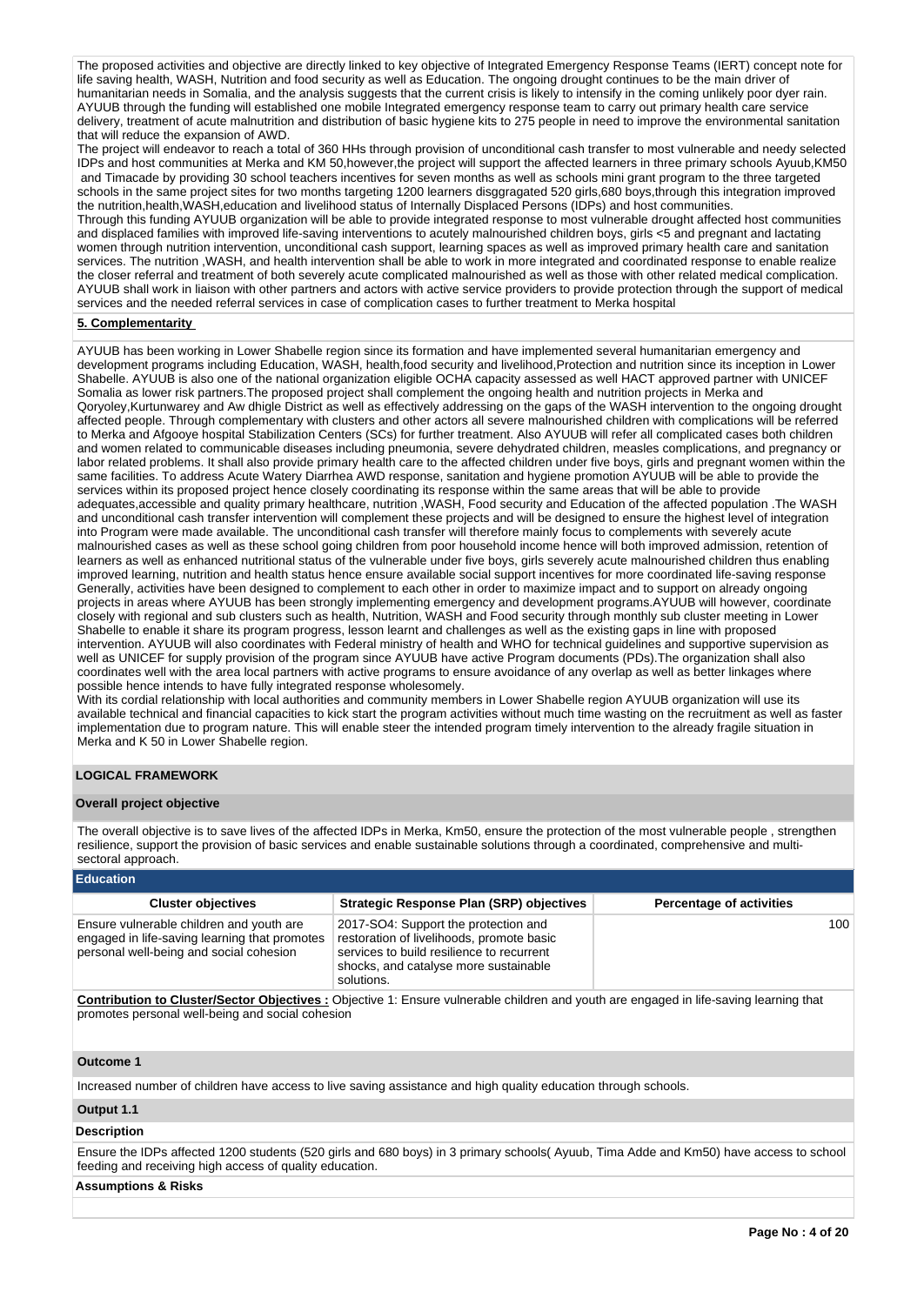|                                     |                                                                                                                                                                                           |                                                                                                                                                                                                                                                                                                                                                                                                                             |            | <b>End cycle beneficiaries</b>  |                   | <b>End</b>             |
|-------------------------------------|-------------------------------------------------------------------------------------------------------------------------------------------------------------------------------------------|-----------------------------------------------------------------------------------------------------------------------------------------------------------------------------------------------------------------------------------------------------------------------------------------------------------------------------------------------------------------------------------------------------------------------------|------------|---------------------------------|-------------------|------------------------|
| Code                                | <b>Cluster</b>                                                                                                                                                                            | <b>Indicator</b>                                                                                                                                                                                                                                                                                                                                                                                                            | <b>Men</b> | <b>Women</b>                    | <b>Boys</b> Girls | cycle<br><b>Target</b> |
| Indicator 1.1.1                     | Education                                                                                                                                                                                 | Number of children receiving school feeding grant<br>cash 1200 students (520 girls and 680 boys)                                                                                                                                                                                                                                                                                                                            |            |                                 |                   | 1,200                  |
|                                     |                                                                                                                                                                                           | <b>Means of Verification</b> : Photos, school register attendance, progress reports and final report                                                                                                                                                                                                                                                                                                                        |            |                                 |                   |                        |
| Indicator $1.1.2$                   | Education                                                                                                                                                                                 | Number of teachers receiving emergency                                                                                                                                                                                                                                                                                                                                                                                      |            |                                 |                   | 30                     |
|                                     |                                                                                                                                                                                           | incentives                                                                                                                                                                                                                                                                                                                                                                                                                  |            |                                 |                   |                        |
| <b>Means of Verification:</b>       |                                                                                                                                                                                           |                                                                                                                                                                                                                                                                                                                                                                                                                             |            |                                 |                   |                        |
| Indicator 1.1.3                     | Education                                                                                                                                                                                 | Number of children (Boys&Girls) provided with<br>learning supplies                                                                                                                                                                                                                                                                                                                                                          |            |                                 |                   | 1,200                  |
|                                     | Means of Verification: Distribution plan, photos, reports and etc                                                                                                                         |                                                                                                                                                                                                                                                                                                                                                                                                                             |            |                                 |                   |                        |
| <b>Activities</b><br>Activity 1.1.1 |                                                                                                                                                                                           |                                                                                                                                                                                                                                                                                                                                                                                                                             |            |                                 |                   |                        |
|                                     | <b>Standard Activity: School feeding</b>                                                                                                                                                  |                                                                                                                                                                                                                                                                                                                                                                                                                             |            |                                 |                   |                        |
|                                     | will be managed by School CEC's as UNICEF trained them how to manage.<br>The cost is 10 usd per child@1200 children@ 2 months.                                                            | Ayuub in Merka and KM50 targeting 1200 students (520 girls and 680 boys).Each Student will receive breakfast at 10:00 am break time, 1<br>bread, 1 Sambusa 1 fruit, and one cup of tea for 5 days per week (Sat-Wed), the duration of this activity will long last 2 months, The grant                                                                                                                                      |            |                                 |                   |                        |
| Activity 1.1.2                      |                                                                                                                                                                                           |                                                                                                                                                                                                                                                                                                                                                                                                                             |            |                                 |                   |                        |
|                                     | <b>Standard Activity: Incentive for teachers</b>                                                                                                                                          |                                                                                                                                                                                                                                                                                                                                                                                                                             |            |                                 |                   |                        |
| in Merka and KM50.                  |                                                                                                                                                                                           | Provide regular monthly incentives to 30 teachers; 100 USD/month/Teacher in 3 primary schools in Km50, Ayuub, and Tima Adde schools                                                                                                                                                                                                                                                                                         |            |                                 |                   |                        |
| Activity 1.1.3                      |                                                                                                                                                                                           |                                                                                                                                                                                                                                                                                                                                                                                                                             |            |                                 |                   |                        |
|                                     | Standard Activity: School equipment and material learning distribution                                                                                                                    |                                                                                                                                                                                                                                                                                                                                                                                                                             |            |                                 |                   |                        |
|                                     |                                                                                                                                                                                           | Distribution of school materials to 1200 students (520 girls and 680 boys) in 3 schools                                                                                                                                                                                                                                                                                                                                     |            |                                 |                   |                        |
| <b>Additional Targets:</b>          |                                                                                                                                                                                           |                                                                                                                                                                                                                                                                                                                                                                                                                             |            |                                 |                   |                        |
| <b>Food Security</b>                |                                                                                                                                                                                           |                                                                                                                                                                                                                                                                                                                                                                                                                             |            |                                 |                   |                        |
|                                     | <b>Cluster objectives</b>                                                                                                                                                                 | <b>Strategic Response Plan (SRP) objectives</b>                                                                                                                                                                                                                                                                                                                                                                             |            | <b>Percentage of activities</b> |                   |                        |
| seasonality of the livelihoods      | Improve household immediate access to food<br>through provision of unconditional transfer<br>depending on the severity of food insecurity<br>as per IPC classification, vulnerability and | 2017-SO1: Provide life-saving and life-<br>sustaining integrated multi-sectoral<br>assistance to reduce acute humanitarian<br>needs and reduce excess mortality among<br>the most vulnerable people                                                                                                                                                                                                                         |            |                                 |                   | 100                    |
|                                     |                                                                                                                                                                                           | <b>Contribution to Cluster/Sector Objectives:</b> Objective 1: Improve household immediate access to food through provision of unconditional<br>transfer depending on the severity of food insecurity as per IPC classification, vulnerability and seasonality of the livelihoods<br>The project will provide livesaving unconditional cash transfer to vulnerable populations who are most affected through food voucher   |            |                                 |                   |                        |
| <b>Outcome 1</b>                    |                                                                                                                                                                                           |                                                                                                                                                                                                                                                                                                                                                                                                                             |            |                                 |                   |                        |
| vulnerable IDPs affected.           |                                                                                                                                                                                           | Improve food security by assisting vulnerable households to ensure livesaving by providing unconditional cash transfer to the 360 HHs of                                                                                                                                                                                                                                                                                    |            |                                 |                   |                        |
| Output 1.1                          |                                                                                                                                                                                           |                                                                                                                                                                                                                                                                                                                                                                                                                             |            |                                 |                   |                        |
| <b>Description</b>                  |                                                                                                                                                                                           |                                                                                                                                                                                                                                                                                                                                                                                                                             |            |                                 |                   |                        |
|                                     |                                                                                                                                                                                           | 360 HHs vulnerable IDPs reduced poverty and vulnerability through increasing daily consumption and food security by transferring<br>unconditional cash in Merka and KM50 for 3 months. However, AYUUB will set such criteria in selecting the beneficiaries through engaging<br>the local leader's religious leaders, local authority as well as communities to enable select the most needy household targeting the female |            |                                 |                   |                        |

the local leader's religious leaders, local authority as well as communities to enable select the most needy household targeting the female household heads, minorities, disable and families with children severely malnourished and low income hence this will minimize the risk associated with any tension among the wider vulnerable population in Merka and KM 50.

## **Assumptions & Risks**

## **Indicators**

|                                                                                                                                                  |                      |                                                                                                  | <b>End cycle beneficiaries</b>                                     |       |                   | <b>End</b><br>cycle |               |  |  |  |  |
|--------------------------------------------------------------------------------------------------------------------------------------------------|----------------------|--------------------------------------------------------------------------------------------------|--------------------------------------------------------------------|-------|-------------------|---------------------|---------------|--|--|--|--|
| Code                                                                                                                                             | <b>Cluster</b>       | <b>Indicator</b>                                                                                 | <b>Men</b>                                                         | Women | <b>Boys Girls</b> |                     | <b>Target</b> |  |  |  |  |
| Indicator 1.1.1                                                                                                                                  | <b>Food Security</b> | Number of people in crisis and IDPs receiving<br>unconditional support to improve access to food |                                                                    |       |                   |                     | 2,160         |  |  |  |  |
| Means of Verification: Beneficiary register, payment vouchers, electronic statements, photos, weekly report, progress report and final<br>report |                      |                                                                                                  |                                                                    |       |                   |                     |               |  |  |  |  |
| Indicator 1.1.2                                                                                                                                  | <b>Food Security</b> | Total unconditional cash transfered- 71,280 usd                                                  |                                                                    |       |                   |                     | 71,280        |  |  |  |  |
|                                                                                                                                                  |                      |                                                                                                  | Means of Verification : vouchers reports photos contracts and etc. |       |                   |                     |               |  |  |  |  |

**Means of Verification :** vouchers, reports, photos, contracts and etc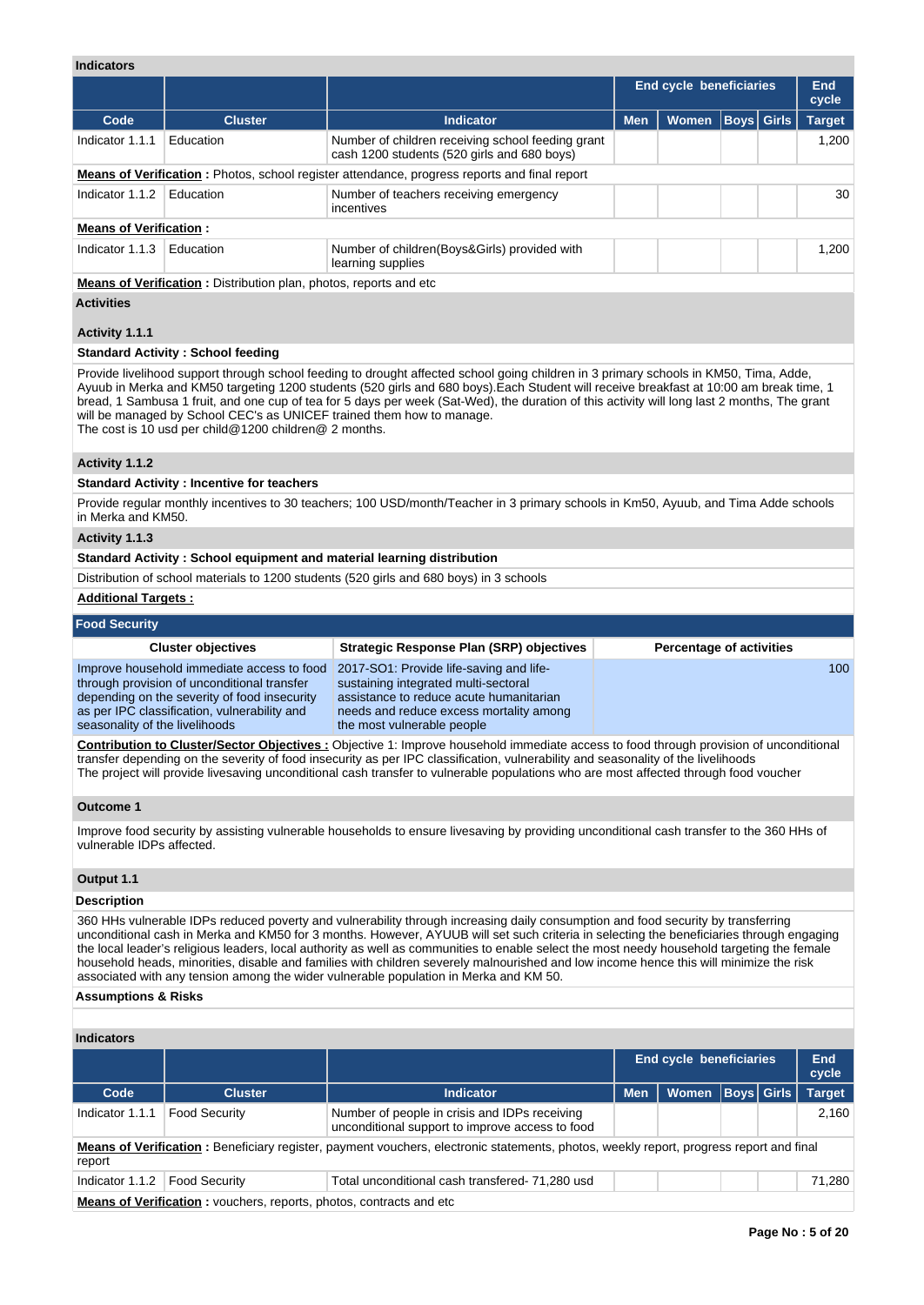## **Activities**

## **Activity 1.1.1**

## **Standard Activity : Conditional or unconditional Cash transfer**

Register 360 HHs beneficiaries (180 HHs in Km and 180 HHs in Merka) for the vulnerable IDPs and transfer 66 USD directly to the beneficiaries phone number for 3 months.However, the food security will target 50% of the severely and moderately acute malnourished children under five which translate 360 HH targeted in the project sites.

## **Activity 1.1.2**

#### **Standard Activity : Not Selected**

AYUUB will also identified money vendor (Hormud) and will have formal contract for the transfer of the beneficiary unconditional grants on monthly basis where each household earns \$ 66 a month for 3 months. The \$ 66 is in line with the cost of minimum expenditure basket (CMB).

## **Additional Targets :**

| <b>Health</b>                                                                                                                                                                                       |                                                                                                            |                                 |  |  |  |  |
|-----------------------------------------------------------------------------------------------------------------------------------------------------------------------------------------------------|------------------------------------------------------------------------------------------------------------|---------------------------------|--|--|--|--|
| <b>Cluster objectives</b>                                                                                                                                                                           | <b>Strategic Response Plan (SRP) objectives</b>                                                            | <b>Percentage of activities</b> |  |  |  |  |
| Improved access to essential lifesaving<br>health services (quality primary and<br>secondary health care) for crisis-affected<br>populations aimed at reducing avoidable<br>morbidity and mortality | 2017-SO3: Reinforce gender sensitive<br>protection of the displaced and other<br>vulnerable groups at risk | 100                             |  |  |  |  |

**Contribution to Cluster/Sector Objectives :** Objective 1: Improved access to essential lifesaving health services (quality primary and secondary health care) for crisis-affected populations aimed at reducing avoidable morbidity and mortality.

Objective 2: To contribute to the reduction of maternal and child morbidity and mortality The project will provide access to maternal health care services through ANC and PNC which will intervene in reducing maternal and child morbidity and mortality.

Objective 3: Strengthened and expanded early warning disease detection to mitigate, detect and respond to disease outbreaks in a timely manner.

## **Outcome 1**

Access to essential primary health care services among through health facilities and mobile outreaches in Km50/Rahole MCH

#### **Output 1.1**

#### **Description**

3696 vulnerable internally displaced and drought affected population including 2036 children boys,girls,660 under one years 1000 women of child bearing age(WCBA) in KM50/Rahole MCHs, are accessing high impact quality health care, Referal, MNCH/ANC services and capacity building

## **Assumptions & Risks**

#### **Indicators**

|                               |                                                                                                       |                                                                                                                                           | <b>End cycle beneficiaries</b> |              |                   | <b>End</b><br>cycle |               |  |
|-------------------------------|-------------------------------------------------------------------------------------------------------|-------------------------------------------------------------------------------------------------------------------------------------------|--------------------------------|--------------|-------------------|---------------------|---------------|--|
| Code                          | <b>Cluster</b>                                                                                        | Indicator                                                                                                                                 | <b>Men</b>                     | <b>Women</b> | <b>Boys Girls</b> |                     | <b>Target</b> |  |
| Indicator 1.1.1               | Health                                                                                                | Number of health facilities supported                                                                                                     |                                |              |                   |                     |               |  |
|                               |                                                                                                       | <b>Means of Verification</b> : EPI registers, EPI reports, progress reports and final report, photos                                      |                                |              |                   |                     |               |  |
| Indicator 1.1.2               | Health                                                                                                | Number of children below five years and women<br>of child-bearing age immunized/vaccinated<br>against Vaccine preventable diseases (VPD). |                                |              |                   |                     | 3,696         |  |
|                               | <b>Means of Verification:</b> GPS coordinates, photos, weekly reports, inventory records and etc      |                                                                                                                                           |                                |              |                   |                     |               |  |
| Indicator 1.1.3               | Health                                                                                                | Number of consultation in the facility per day                                                                                            |                                |              |                   |                     | 22            |  |
| <b>Means of Verification:</b> |                                                                                                       |                                                                                                                                           |                                |              |                   |                     |               |  |
| Indicator 1.1.4               | Health                                                                                                | Number of project staff trained on integrated<br>management of childhood illness.                                                         |                                |              |                   |                     | 10            |  |
| <b>Means of Verification:</b> |                                                                                                       |                                                                                                                                           |                                |              |                   |                     |               |  |
| <b>Activities</b>             |                                                                                                       |                                                                                                                                           |                                |              |                   |                     |               |  |
| Activity 1.1.1                |                                                                                                       |                                                                                                                                           |                                |              |                   |                     |               |  |
|                               |                                                                                                       | Standard Activity: Essential drugs and Medical equipments distribution                                                                    |                                |              |                   |                     |               |  |
|                               | Support ONE health facility in KM50/Rahole MCH with Emergency medical supply and critical equipments, |                                                                                                                                           |                                |              |                   |                     |               |  |

## **Activity 1.1.2**

**Standard Activity : Immunisation campaign**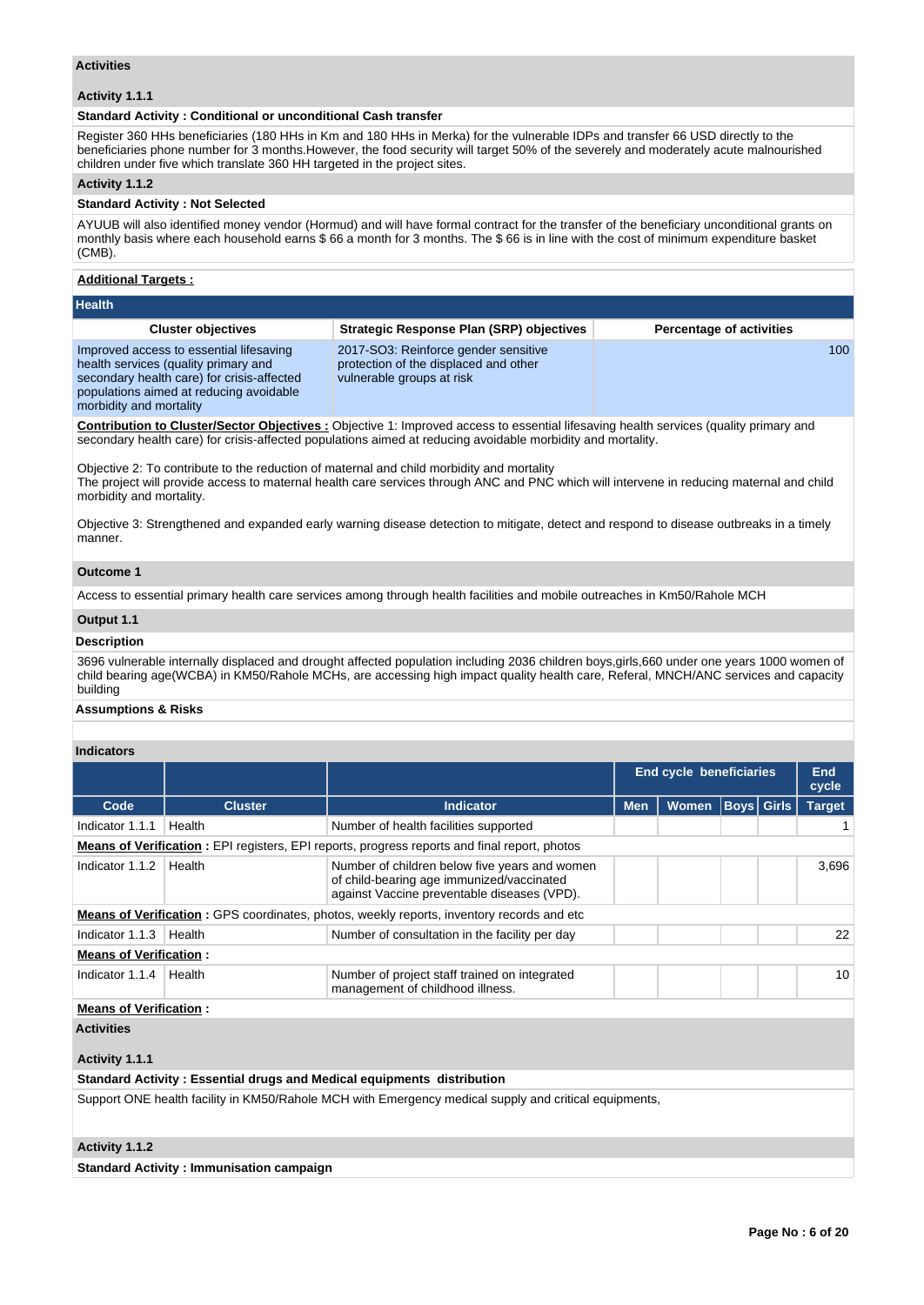Provide quality and safe routine and supplementary immunization to 2036 children under the age of five years (1026 boys and 1010 girls) and to 1000 Women of child bearing age and 663 <1 years at Km 50/ Rahole through outreach Integrated Emergency response service delivery

## **Activity 1.1.3**

## **Standard Activity : Primary health care services, consultations**

Provide consultations of communicable and non-communicable diseases including pneumonia, malaria, diarrhea, measles, skin conditions, injury care in children and urinary tract infections among others to 1026 Boys, 1010 Girls, 1000 Women, 660 <1 year of age in KM 50/Rahole IDPs/Host Communities in Lower Shabelle region.The static facility will be open 6 days per week conducting 22 consultation per day translating to 3.5% of 132 target population.

#### **Activity 1.1.4**

## **Standard Activity : Emergency Preparedness and Response capacities**

Training of 10 project staff at KM 50 health facility for five days on integrated management of common childhood illness,acute watery diarrhea for effective management of the project activities.

## **Additional Targets :**

| <b>Nutrition</b>                                                                                                                                                            |                                                                                                                                                                                                     |                                 |
|-----------------------------------------------------------------------------------------------------------------------------------------------------------------------------|-----------------------------------------------------------------------------------------------------------------------------------------------------------------------------------------------------|---------------------------------|
| <b>Cluster objectives</b>                                                                                                                                                   | Strategic Response Plan (SRP) objectives                                                                                                                                                            | <b>Percentage of activities</b> |
| Improve equitable access to quality lifesaving<br>curative nutrition services through systematic<br>identification, referral and treatment of<br>acutely malnourished cases | 2017-SO1: Provide life-saving and life-<br>sustaining integrated multi-sectoral<br>assistance to reduce acute humanitarian<br>needs and reduce excess mortality among<br>the most vulnerable people | 100 <sup>1</sup>                |
|                                                                                                                                                                             |                                                                                                                                                                                                     |                                 |

**Contribution to Cluster/Sector Objectives :** Objective 1: Strengthen lifesaving preventive nutrition services for vulnerable population groups focusing on appropriate infant and young child feeding practices in emergency, micronutrient interventions and optimal maternal nutrition.

Objective 2: Improve equitable access to quality lifesaving curative nutrition services through systematic identification, referral and treatment of acutely malnourished cases

#### **Outcome 1**

Reducing child morbidity and mortalities through access to improved quality and high impact mother and child nutrition interventions in two nutrition facilities in Merka and KM 50

# **Output 1.1**

#### **Description**

Improved access to boys and girls and PLW for acute malnutrition through TSFP in Marka -Ayuub Health faciltiies and KM50 health facility..

#### **Assumptions & Risks**

## **Indicators**

|                 |                                                                                                                        |                                                                                                                                | <b>End cycle beneficiaries</b> |              |                   | End<br>cycle |                 |
|-----------------|------------------------------------------------------------------------------------------------------------------------|--------------------------------------------------------------------------------------------------------------------------------|--------------------------------|--------------|-------------------|--------------|-----------------|
| Code            | <b>Cluster</b>                                                                                                         | Indicator                                                                                                                      | <b>Men</b>                     | <b>Women</b> | <b>Boys Girls</b> |              | <b>Target</b>   |
| Indicator 1.1.1 | Nutrition                                                                                                              | Number of children (6-59 months) and pregnant<br>and lactating women admitted in treatment<br>programmes                       |                                |              |                   |              | 5,674           |
|                 | <b>Means of Verification</b> : Nutrition register, TSFP cards, weekly reports, # sites functioning, photos and reports |                                                                                                                                |                                |              |                   |              |                 |
| Indicator 1.1.2 | Nutrition                                                                                                              | Number of IYCF promotion sessions held                                                                                         |                                |              |                   |              | 12              |
|                 | <b>Means of Verification:</b> Photos, registration cards and reports                                                   |                                                                                                                                |                                |              |                   |              |                 |
| Indicator 1.1.3 | Nutrition                                                                                                              | Number of male and female Staff/Community<br>Health Workers/outreach workers trained on<br>Nutrition Health, Hygiene Promotion |                                |              |                   |              | 12 <sup>2</sup> |
|                 |                                                                                                                        | <b>Means of Verification:</b> Training program, training reports, photos, attendance participatants                            |                                |              |                   |              |                 |
| Indicator 1.1.4 | Nutrition                                                                                                              | Number of children (6-59 months) and pregnant<br>and lactating women admitted in treatment<br>programmes                       |                                |              |                   |              | 655             |
|                 |                                                                                                                        | <b>Means of Verification</b> : No of MAM cases admitted, No of SAM cases transfered, TSFP registerer, weekly report, photos    |                                |              |                   |              |                 |
| Indicator 1.1.5 | Nutrition                                                                                                              | Number of Nutrition, Health and Hygiene<br>Promotion Sessions conducted                                                        |                                |              |                   |              | 3               |
|                 | <b>Means of Verification:</b> sessions photo                                                                           |                                                                                                                                |                                |              |                   |              |                 |

## **Activities**

**Activity 1.1.1** 

**Standard Activity : Treatment of moderately malnourished pregnant and lactating women**

In support of WFP AYUUB will establish two TSFP sites one in Merka and one in KM 50 to enable provide CSB and RUSF therapeutic treatment to 5674 moderately acute malnutrition <5 boys,girls(4365) and pregnant and lactating women(1309)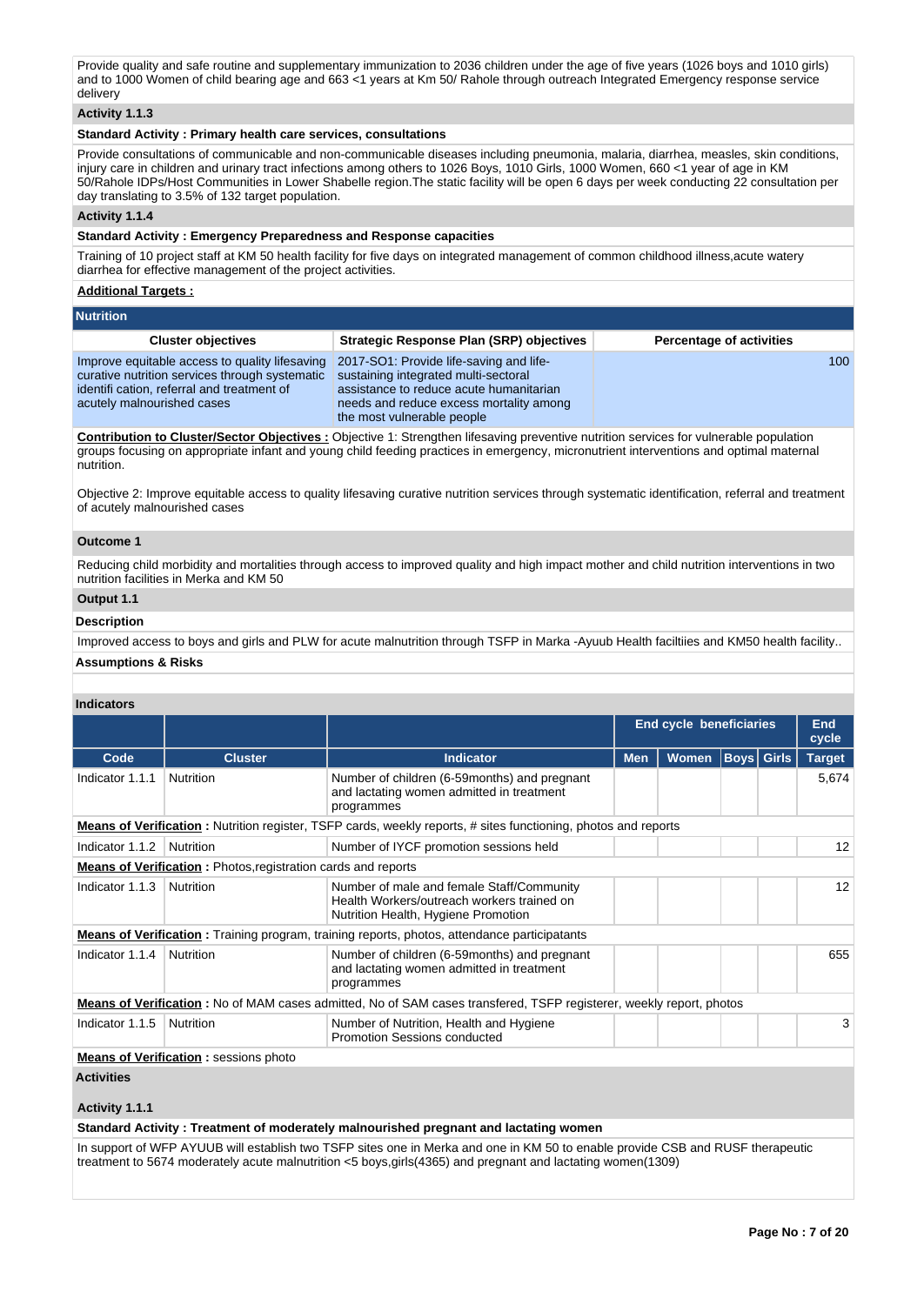## **Activity 1.1.2**

#### **Standard Activity : Infant and young child feeding counselling**

Conduct community and outreach-based IYC –E promotion in target Merka and KM 50 project sites. IYCF-E counselor will organize topics on IYCF-E, maternal nutrition at facility level targeting mothers of children 6-59 months served at the nutrition sites, the staff will also organize ten session on IYCF-E at community level targeting 200 men and 500 women caregivers.

## **Activity 1.1.3**

#### **Standard Activity : Capacity building**

Provided 6 days training to 6 technical nutrition staff(4 male and 2 female) and 6 community nutrition workers (4 female and 2 male) on Nutrition,hygiene and health promotion training to AYUUB nutrition project staff in Merka and KM50 in Lower shabelle, the training will take place in Merka.

## **Activity 1.1.4**

#### **Standard Activity : Treatment of severe acute malnutrition in children 0-59months**

Screen and admit 347 boys, 308 girls(15%) of severely malnourished without medical complications at Merka and KM 50 IDPs through establishment of 2 Integrated Emergency response teams (IERT), hence the complicated cases will be transfer to Merka and Afgoie facilities

## **Activity 1.1.5**

#### **Standard Activity : Nutrition health and Hygiene promotion**

Conduct three promotion sessiona on nutrition,health and hygiene practices targeting 100 mother/caregivers of children 6-59 months and the general population to enhance optimum nutrition and hygiene practices in KM 50 and Merka, this will be linked with health and WASH promotion in both health facilities as well as during and after the hygiene kits distribution hence provide integrated life-saving nutrition,health and hygiene messages.

#### **Additional Targets :**

| <b>Water, Sanitation and Hygiene</b>                                                                                                                                                                                                                                                                                                                                                                                                                                                                                                                        |                                                                                                                                                                                                     |                                 |  |  |  |  |  |  |
|-------------------------------------------------------------------------------------------------------------------------------------------------------------------------------------------------------------------------------------------------------------------------------------------------------------------------------------------------------------------------------------------------------------------------------------------------------------------------------------------------------------------------------------------------------------|-----------------------------------------------------------------------------------------------------------------------------------------------------------------------------------------------------|---------------------------------|--|--|--|--|--|--|
| <b>Cluster objectives</b>                                                                                                                                                                                                                                                                                                                                                                                                                                                                                                                                   | <b>Strategic Response Plan (SRP) objectives</b>                                                                                                                                                     | <b>Percentage of activities</b> |  |  |  |  |  |  |
| Provide access to safe water, sanitation and<br>hygiene for people in emergency                                                                                                                                                                                                                                                                                                                                                                                                                                                                             | 2017-SO1: Provide life-saving and life-<br>sustaining integrated multi-sectoral<br>assistance to reduce acute humanitarian<br>needs and reduce excess mortality among<br>the most vulnerable people | 100                             |  |  |  |  |  |  |
| <b>Contribution to Cluster/Sector Objectives: Objective 1: Emergency WASH response preparedness</b><br>Through the funding we are going to establish IDP latrines to enhance hygiene practices.<br>Objective 2: Provide access to safe water sanitation and hygiene for people in emergency<br>The project is going to facilitate distribution off hygiene kits and ORS<br>Objective 3: Provide reliable and sustained access to sufficient safe water based on identified strategic water points and establishment of<br>sustainable management structures |                                                                                                                                                                                                     |                                 |  |  |  |  |  |  |

#### **Outcome 1**

Ensure 6760 IDPs in KM50 and Merka have access to adequate and safe water and proper hygiene and sanitation facilities.

# **Output 1.1**

# **Description**

6760 (995 men, 1400 women, 2315 girls and 2050 boys) drought affected and displaced AWD affected communities have adequate,access to safe water and sanitation in Merka and KM50 in Lower shabelle hence providing immediate life-saving

## **Assumptions & Risks**

#### **Indicators**

|                   |                                                                                              |                                                                                                       |            | End cycle beneficiaries |                   |  | <b>End</b><br>cycle |
|-------------------|----------------------------------------------------------------------------------------------|-------------------------------------------------------------------------------------------------------|------------|-------------------------|-------------------|--|---------------------|
| Code              | <b>Cluster</b>                                                                               | <b>Indicator</b>                                                                                      | <b>Men</b> | Women                   | <b>Boys</b> Girls |  | <b>Target</b>       |
| Indicator 1.1.1   | Water, Sanitation and<br>Hygiene                                                             | Number of people with sustained access to safe<br>water                                               |            |                         |                   |  | 6,760               |
|                   |                                                                                              | <b>Means of Verification:</b> Borehole photos before, during and after, post monitoring reports       |            |                         |                   |  |                     |
| Indicator 1.1.2   | Water, Sanitation and<br>Hygiene                                                             | Number of people with access to emergency<br>sanitation facilities                                    |            |                         |                   |  | 960                 |
|                   | <b>Means of Verification:</b> Photos, numbers of latrines constructed                        |                                                                                                       |            |                         |                   |  |                     |
| Indicator 1.1.3   | 1,650<br>Water, Sanitation and<br>Number of people who have received hygiene kits<br>Hygiene |                                                                                                       |            |                         |                   |  |                     |
|                   |                                                                                              | Means of Verification: beneficiary registration, reports photos and beneficiary list                  |            |                         |                   |  |                     |
| Indicator 1.1.4   | Water, Sanitation and<br>Hygiene                                                             | Number of people who have participated in<br>hygiene promotion activities                             |            |                         |                   |  | 6,760               |
|                   |                                                                                              | <b>Means of Verification</b> : Photos, attendance list, mobilization reports, progress report and etc |            |                         |                   |  |                     |
| <b>Activities</b> |                                                                                              |                                                                                                       |            |                         |                   |  |                     |
| Activity 1.1.1    |                                                                                              |                                                                                                       |            |                         |                   |  |                     |
|                   | Standard Activity: Water point construction or rehabilitation                                |                                                                                                       |            |                         |                   |  |                     |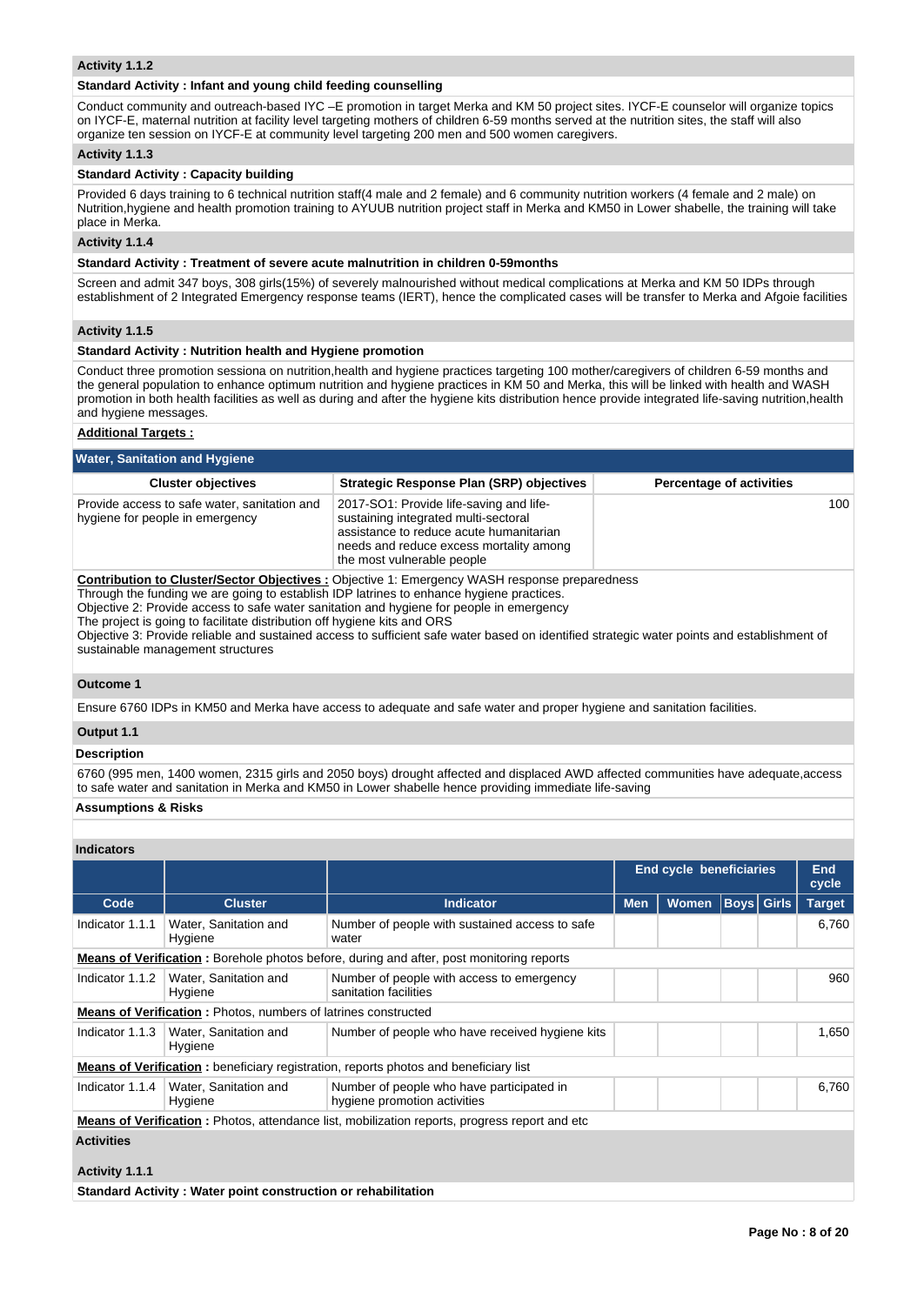Rehabilitation of one bore hole well in Km50 and the installation of generator with pump,benefiting the vulnerable displaced and host communities men, women, girls and boys, hence providing equal access to clean drinking water to the affected population in KM 50 project target location

## **Activity 1.1.2**

## **Standard Activity : Latrine construction or rehabilitation**

Rehabilitate 40 temporary IDPs latrines in KM50 and Merka benefiting 960 beneficiaries men, women, girls and boys. This includes construction of 40 gender sensitive toilets in the target IDPs hence providing protection to the vulnerable women and girls susceptible to rape cases hence improving sanitation services in the target IDPs

## **Activity 1.1.3**

## **Standard Activity : Hygiene kit distribution (complete kits of hygiene items)**

Distribution of 275 WASH kits, 1650 persons will benficiaries will benefit in Ayuub and KM50 IDP camps and each hygiene kit consists (200 aqua tabs, 5 soaps, 1 Jerry can of 20 liter capacity, 1 bucket of 20 liter capacity).

## **Activity 1.1.4**

## **Standard Activity : Community Hygiene promotion**

Conduct three comprehensive Hygiene promotion sessions and mobilization on AWD/Cholera prevention to 6760 (995 men, 1400 women, 2315 boys, 2050 Girls) drought/AWD affected communities and IDPs in Merka and KM 50 through house to house, schools, health and nutrition centres' visits using trained 3 Community Hygiene Promoters. The community hygiene promoters will disseminate the hygiene promotion messages to the community including men, women, girls and boys through visiting house-to-house, schools, markets and schools, while the trained health and nutrition staffs disseminate the hygiene promotion messages to the patients and caretakers who visit the health and feeding centres. The Hygiene Promoters will supervise, evaluate and give consultations and guidance to the health and nutrition staffs in accordance to WASH cluster guideline and promotion of hand washing with soaps. The action will also include distribution of standard HP IEC materials for social mobilization which will be conducted before and during hygiene kits distribution.

## **Additional Targets :**

## **M & R**

## **Monitoring & Reporting plan**

Continuous monitoring and evaluation programme will be carried out during the whole project months, Weekly/Monthyl, quarterly and interim reports will be the main monitoring reports and tools to measure the achievements against planned objectives using the indicators . If there is a wide discrepancy between the results and the current trend as shown by the data, then intervention measures will be put in place. If implementation is moving towards achieving the expected results, then all efforts will be directed to ensure ultimate success. For proper monitoring exercise, we will tailor our M&E tool to facilitate data collection and analysis.

AYUUB will plan work based on the agreed workplan. Work plan will include inputs and processes to ensure effective programming and its monitoring.. AYUUB project monitor, project officer and the program coordinator is accountable the overall activities of the project.

## **Workplan**

| <b>Activitydescription</b>                                                                                                                                                                                                                                                                                                                                                                                       | Year | 1  | $\overline{2}$ | 3            |              | 5 | 6 | 8 | 9        |              | $10$ 11 12   |              |
|------------------------------------------------------------------------------------------------------------------------------------------------------------------------------------------------------------------------------------------------------------------------------------------------------------------------------------------------------------------------------------------------------------------|------|----|----------------|--------------|--------------|---|---|---|----------|--------------|--------------|--------------|
| Activity 1.1.1: In support of WFP AYUUB will establish two TSFP sites one in<br>Merka and one in KM 50 to enable provide CSB and RUSF therapeutic treatment                                                                                                                                                                                                                                                      | 2017 |    |                |              |              |   |   |   | X.       |              | $x \times x$ |              |
| to 5674 moderately acute malnutrition $<$ 5 boys, girls (4365) and pregnant and<br>lactating women(1309)                                                                                                                                                                                                                                                                                                         | 2018 | X. | ΙX.            | $\mathsf{X}$ | $\mathsf{X}$ |   |   |   |          |              |              |              |
| Activity 1.1.1: Provide livelihood support through school feeding to drought affected<br>school going children in 3 primary schools in KM50, Tima, Adde, Ayuub in Merka                                                                                                                                                                                                                                          | 2017 |    |                |              |              |   |   |   |          |              | X            | $\mathsf{X}$ |
| and KM50 targeting 1200 students (520 girls and 680 boys). Each Student will<br>receive breakfast at 10:00 am break time, 1 bread, 1 Sambusa 1 fruit, and one cup<br>of tea for 5 days per week (Sat-Wed), the duration of this activity will long last 2<br>months, The grant will be managed by School CEC's as UNICEF trained them how<br>to manage.<br>The cost is 10 usd per child@1200 children@ 2 months. | 2018 |    |                |              |              |   |   |   |          |              |              |              |
| Activity 1.1.1: Register 360 HHs beneficiaries (180 HHs in Km and 180 HHs in<br>Merka) for the vulnerable IDPs and transfer 66 USD directly to the beneficiaries                                                                                                                                                                                                                                                 | 2017 |    |                |              |              |   |   |   |          | $\times$     | <b>X</b>     | $\mathsf{X}$ |
| phone number for 3 months. However, the food security will target 50% of the<br>severely and moderately acute malnourished children under five which translate<br>360 HH targeted in the project sites.                                                                                                                                                                                                          | 2018 |    |                |              |              |   |   |   |          |              |              |              |
| Activity 1.1.1: Rehabilitation of one bore hole well in Km50 and the installation of<br>generator with pump, benefiting the vulnerable displaced and host communities                                                                                                                                                                                                                                            | 2017 |    |                |              |              |   |   |   |          | $\mathsf{x}$ | X            |              |
| men, women, girls and boys, hence providing equal access to clean drinking water<br>to the affected population in KM 50 project target location.                                                                                                                                                                                                                                                                 | 2018 |    |                |              |              |   |   |   |          |              |              |              |
| Activity 1.1.1: Support ONE health facility in KM50/Rahole MCH with Emergency<br>medical supply and critical equipments,                                                                                                                                                                                                                                                                                         | 2017 |    |                |              |              |   |   |   | $\times$ | <b>X</b>     | $\mathsf{X}$ | $\mathsf{X}$ |
|                                                                                                                                                                                                                                                                                                                                                                                                                  | 2018 | X. | ΙX.            | $\mathsf{X}$ | $\mathsf{X}$ |   |   |   |          |              |              |              |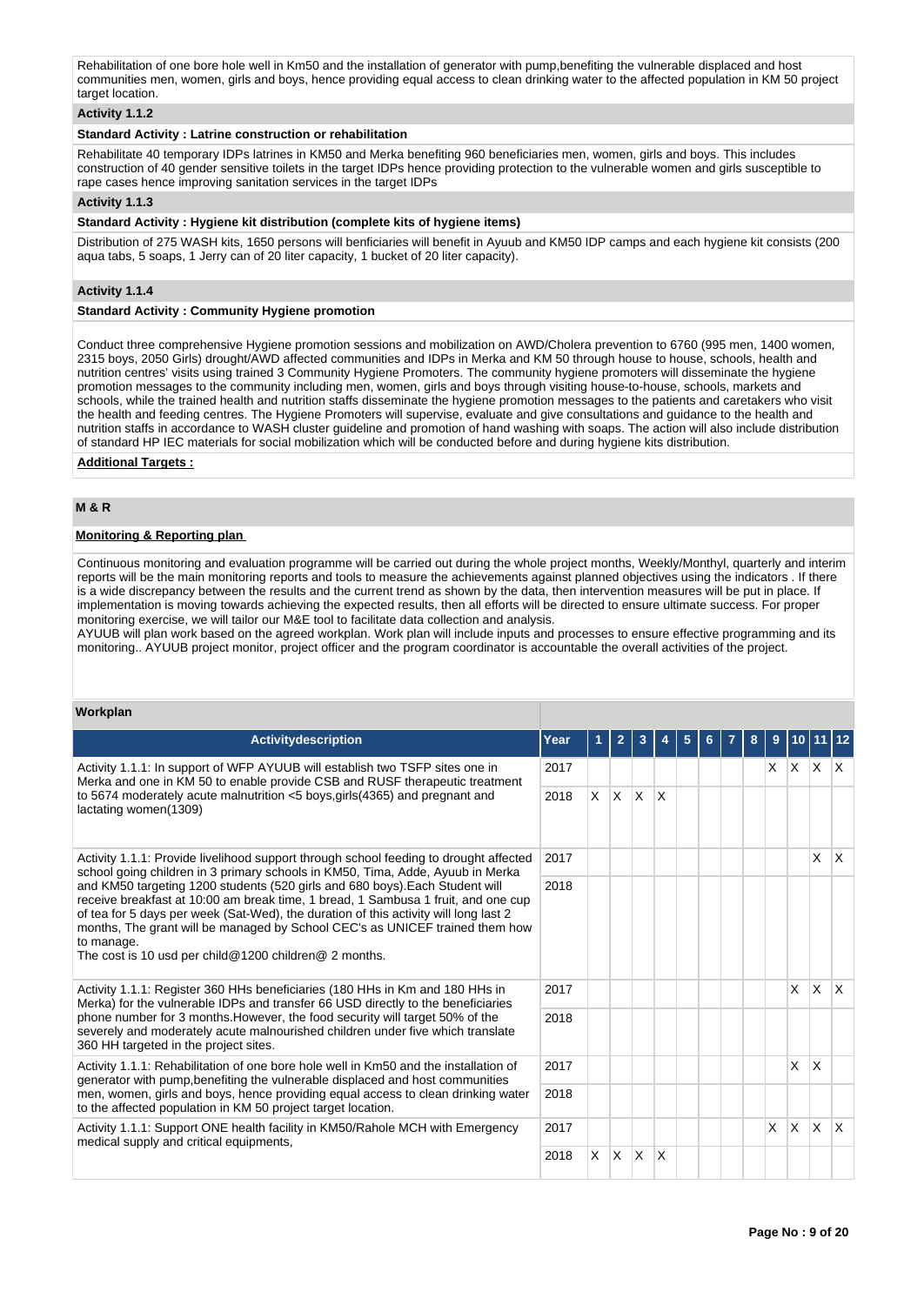| Activity 1.1.2: AYUUB will also identified money vendor (Hormud) and will have<br>formal contract for the transfer of the beneficiary unconditional grants on monthly                                                                                                                                                                                                                                                                                                                                                                                                                                                                                                                                                                                                                                                                                                                                                                                                                                                                              | 2017 |    |              |                         |              |  |    |              | $X \mid X \mid X$ |              |
|----------------------------------------------------------------------------------------------------------------------------------------------------------------------------------------------------------------------------------------------------------------------------------------------------------------------------------------------------------------------------------------------------------------------------------------------------------------------------------------------------------------------------------------------------------------------------------------------------------------------------------------------------------------------------------------------------------------------------------------------------------------------------------------------------------------------------------------------------------------------------------------------------------------------------------------------------------------------------------------------------------------------------------------------------|------|----|--------------|-------------------------|--------------|--|----|--------------|-------------------|--------------|
| basis where each household earns \$66 a month for 3 months. The \$66 is in line<br>with the cost of minimum expenditure basket (CMB).                                                                                                                                                                                                                                                                                                                                                                                                                                                                                                                                                                                                                                                                                                                                                                                                                                                                                                              | 2018 |    |              |                         |              |  |    |              |                   |              |
| Activity 1.1.2: Conduct community and outreach-based IYC - E promotion in target<br>Merka and KM 50 project sites. IYCF-E counselor will organize topics on IYCF-E,                                                                                                                                                                                                                                                                                                                                                                                                                                                                                                                                                                                                                                                                                                                                                                                                                                                                                | 2017 |    |              |                         |              |  | X  | $\mathsf{X}$ | $\mathsf{X}$      | $\mathsf{X}$ |
| maternal nutrition at facility level targeting mothers of children 6-59 months served<br>at the nutrition sites, the staff will also organize ten session on IYCF-E at<br>community level targeting 200 men and 500 women caregivers.                                                                                                                                                                                                                                                                                                                                                                                                                                                                                                                                                                                                                                                                                                                                                                                                              | 2018 | X  | X            | $\mathsf{X}$            | $\mathsf{X}$ |  |    |              |                   |              |
| Activity 1.1.2: Provide quality and safe routine and supplementary immunization to<br>2036 children under the age of five years (1026 boys and 1010 girls) and to 1000                                                                                                                                                                                                                                                                                                                                                                                                                                                                                                                                                                                                                                                                                                                                                                                                                                                                             | 2017 |    |              |                         |              |  | X  |              |                   | X            |
| Women of child bearing age and 663 <1 years at Km 50/ Rahole through outreach<br>Integrated Emergency response service delivery                                                                                                                                                                                                                                                                                                                                                                                                                                                                                                                                                                                                                                                                                                                                                                                                                                                                                                                    | 2018 |    |              | Χ                       |              |  |    |              |                   |              |
| Activity 1.1.2: Provide regular monthly incentives to 30 teachers; 100<br>USD/month/Teacher in 3 primary schools in Km50, Ayuub, and Tima Adde schools                                                                                                                                                                                                                                                                                                                                                                                                                                                                                                                                                                                                                                                                                                                                                                                                                                                                                             | 2017 |    |              |                         |              |  | X  | $\mathsf{X}$ | $\mathsf{X}$      | X            |
| in Merka and KM50.                                                                                                                                                                                                                                                                                                                                                                                                                                                                                                                                                                                                                                                                                                                                                                                                                                                                                                                                                                                                                                 | 2018 | X. | $X$ $X$      |                         | $\mathsf{X}$ |  |    |              |                   |              |
| Activity 1.1.2: Rehabilitate 40 temporary IDPs latrines in KM50 and Merka<br>benefiting 960 beneficiaries men, women, girls and boys. This includes                                                                                                                                                                                                                                                                                                                                                                                                                                                                                                                                                                                                                                                                                                                                                                                                                                                                                                | 2017 |    |              |                         |              |  |    | X            | $\mathsf{X}$      |              |
| construction of 40 gender sensitive toilets in the target IDPs hence providing<br>protection to the vulnerable women and girls susceptible to rape cases hence<br>improving sanitation services in the target IDPs                                                                                                                                                                                                                                                                                                                                                                                                                                                                                                                                                                                                                                                                                                                                                                                                                                 | 2018 |    |              |                         |              |  |    |              |                   |              |
| Activity 1.1.3: Distribution of 275 WASH kits, 1650 persons will benficiaries will<br>benefit in Ayuub and KM50 IDP camps and each hygiene kit consists (200 aqua                                                                                                                                                                                                                                                                                                                                                                                                                                                                                                                                                                                                                                                                                                                                                                                                                                                                                  | 2017 |    |              |                         |              |  | X  | $\mathsf{X}$ |                   |              |
| tabs, 5 soaps, 1 Jerry can of 20 liter capacity, 1 bucket of 20 liter capacity).                                                                                                                                                                                                                                                                                                                                                                                                                                                                                                                                                                                                                                                                                                                                                                                                                                                                                                                                                                   | 2018 |    |              |                         |              |  |    |              |                   |              |
| Activity 1.1.3: Distribution of school materials to 1200 students (520 girls and 680<br>boys) in 3 schools                                                                                                                                                                                                                                                                                                                                                                                                                                                                                                                                                                                                                                                                                                                                                                                                                                                                                                                                         | 2017 |    |              |                         |              |  |    | Χ            |                   |              |
|                                                                                                                                                                                                                                                                                                                                                                                                                                                                                                                                                                                                                                                                                                                                                                                                                                                                                                                                                                                                                                                    | 2018 | X  |              |                         |              |  |    |              |                   |              |
| Activity 1.1.3: Provide consultations of communicable and non-communicable<br>diseases including pneumonia, malaria, diarrhea, measles, skin conditions, injury                                                                                                                                                                                                                                                                                                                                                                                                                                                                                                                                                                                                                                                                                                                                                                                                                                                                                    | 2017 |    |              |                         |              |  | X. | $\mathsf{X}$ | X X               |              |
| care in children and urinary tract infections among others to 1026 Boys, 1010 Girls,<br>1000 Women, 660 <1 year of age in KM 50/Rahole IDPs/Host Communities in<br>Lower Shabelle region. The static facility will be open 6 days per week conducting<br>22 consultation per day translating to 3.5% of 132 target population.                                                                                                                                                                                                                                                                                                                                                                                                                                                                                                                                                                                                                                                                                                                     | 2018 | X  | $\mathsf{X}$ | $\mathsf{I} \mathsf{X}$ |              |  |    |              |                   |              |
| Activity 1.1.3: Provided 6 days training to 6 technical nutrition staff(4 male and 2<br>female) and 6 community nutrition workers (4 female and 2 male) on                                                                                                                                                                                                                                                                                                                                                                                                                                                                                                                                                                                                                                                                                                                                                                                                                                                                                         | 2017 |    |              |                         |              |  | X  |              |                   |              |
| Nutrition, hygiene and health promotion training to AYUUB nutrition project staff in<br>Merka and KM50 in Lower shabelle, the training will take place in Merka.                                                                                                                                                                                                                                                                                                                                                                                                                                                                                                                                                                                                                                                                                                                                                                                                                                                                                   | 2018 |    |              |                         |              |  |    |              |                   |              |
| Activity 1.1.4:<br>Conduct three comprehensive Hygiene promotion sessions and mobilization on                                                                                                                                                                                                                                                                                                                                                                                                                                                                                                                                                                                                                                                                                                                                                                                                                                                                                                                                                      | 2017 |    |              |                         |              |  | X  | $\mathsf{X}$ | $X$ $X$           |              |
| AWD/Cholera prevention to 6760 (995 men, 1400 women, 2315 boys, 2050 Girls)<br>drought/AWD affected communities and IDPs in Merka and KM 50 through house<br>to house, schools, health and nutrition centres' visits using trained 3 Community<br>Hygiene Promoters. The community hygiene promoters will disseminate the<br>hygiene promotion messages to the community including men, women, girls and<br>boys through visiting house-to-house, schools, markets and schools, while the<br>trained health and nutrition staffs disseminate the hygiene promotion messages to<br>the patients and caretakers who visit the health and feeding centres. The Hygiene<br>Promoters will supervise, evaluate and give consultations and guidance to the<br>health and nutrition staffs in accordance to WASH cluster guideline and promotion<br>of hand washing with soaps. The action will also include distribution of standard HP<br>IEC materials for social mobilization which will be conducted before and during<br>hygiene kits distribution. | 2018 |    | X X X X      |                         |              |  |    |              |                   |              |
| Activity 1.1.4: Screen and admit 347 boys, 308 girls (15%) of severely malnourished<br>without medical complications at Merka and KM 50 IDPs through establishment of                                                                                                                                                                                                                                                                                                                                                                                                                                                                                                                                                                                                                                                                                                                                                                                                                                                                              | 2017 |    |              |                         |              |  | X  | X.           | $\mathsf{X}$      | $\mathsf{X}$ |
| 2 Integrated Emergency response teams (IERT), hence the complicated cases will<br>be transfer to Merka and Afgoie facilities                                                                                                                                                                                                                                                                                                                                                                                                                                                                                                                                                                                                                                                                                                                                                                                                                                                                                                                       | 2018 | X. | $X$ $X$ $X$  |                         |              |  |    |              |                   |              |
| Activity 1.1.4: Training of 10 project staff at KM 50 health facility for five days on<br>integrated management of common childhood illness, acute watery diarrhea for                                                                                                                                                                                                                                                                                                                                                                                                                                                                                                                                                                                                                                                                                                                                                                                                                                                                             | 2017 |    |              |                         |              |  |    | X.           |                   |              |
| effective management of the project activities.                                                                                                                                                                                                                                                                                                                                                                                                                                                                                                                                                                                                                                                                                                                                                                                                                                                                                                                                                                                                    | 2018 |    |              |                         |              |  |    |              |                   |              |
| Activity 1.1.5: Conduct three promotion sessiona on nutrition, health and hygiene<br>practices targeting 100 mother/caregivers of children 6-59 months and the general                                                                                                                                                                                                                                                                                                                                                                                                                                                                                                                                                                                                                                                                                                                                                                                                                                                                             | 2017 |    |              |                         |              |  |    |              |                   |              |
| population to enhance optimum nutrition and hygiene practices in KM 50 and<br>Merka, this will be linked with health and WASH promotion in both health facilities<br>as well as during and after the hygiene kits distribution hence provide integrated<br>life-saving nutrition, health and hygiene messages.                                                                                                                                                                                                                                                                                                                                                                                                                                                                                                                                                                                                                                                                                                                                     | 2018 |    |              |                         |              |  |    |              |                   |              |
| <b>OTHER INFO</b>                                                                                                                                                                                                                                                                                                                                                                                                                                                                                                                                                                                                                                                                                                                                                                                                                                                                                                                                                                                                                                  |      |    |              |                         |              |  |    |              |                   |              |
| <b>Accountability to Affected Populations</b>                                                                                                                                                                                                                                                                                                                                                                                                                                                                                                                                                                                                                                                                                                                                                                                                                                                                                                                                                                                                      |      |    |              |                         |              |  |    |              |                   |              |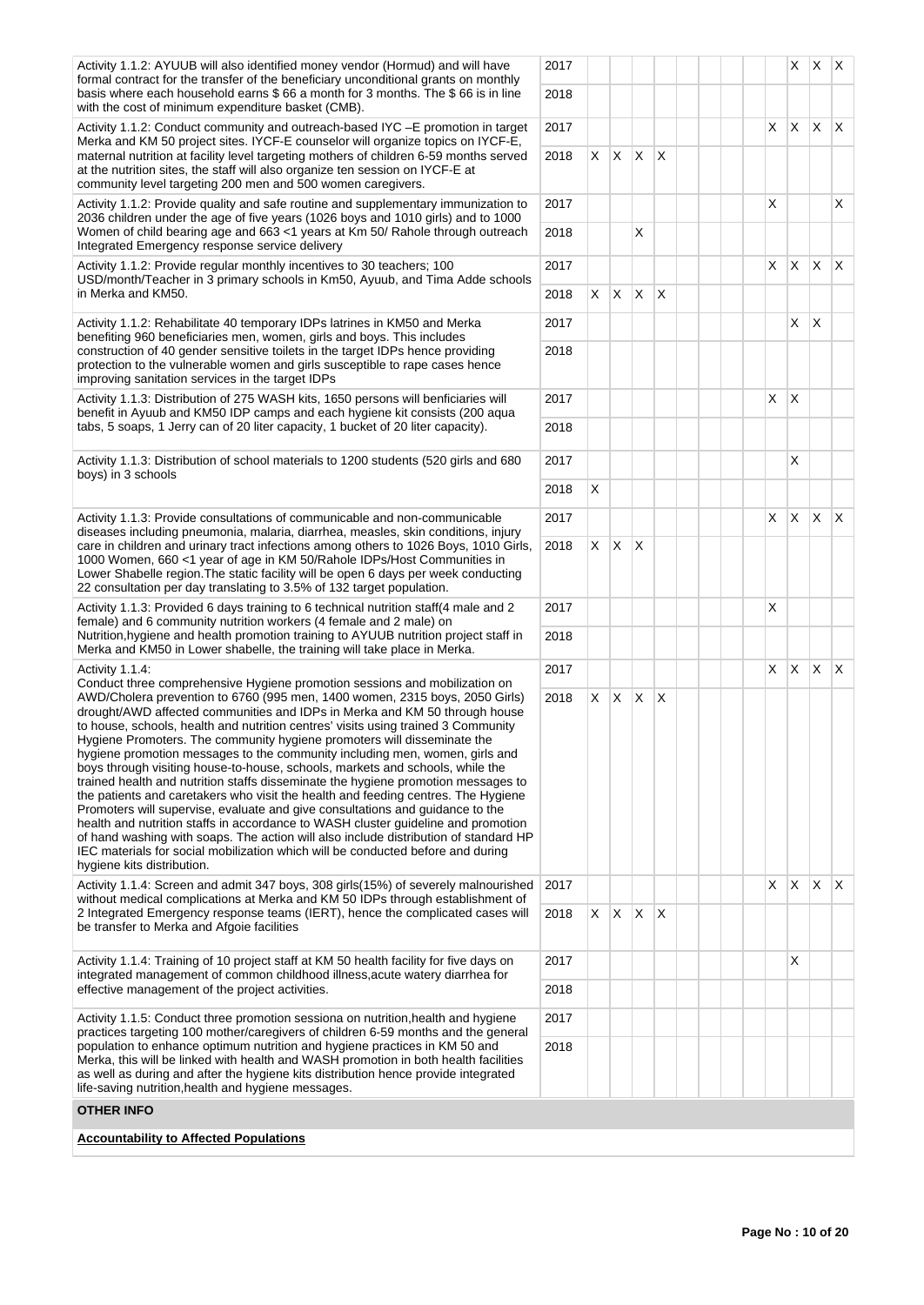To ensure we promote accountability throughout the implementation of the project, we undertake to fulfill the following from time to time; Enhancing coordination with cluster members other agencies – As the custodian of the project, we will endeavor to work with cluster members in achieving common cluster objective. When required of we will share information arising from our project implementation activities.

Scheduled programmatic reports – We will ensure timely preparation and reporting of programmatic activities with SHF to facilitate accountability of the output as well as progress of the project.

Sound financial management - AYUUB will ensure value for money facilitated through the project has been realized. Under circumstances where value for money would be essential, we will adhere to prudent practice to realize. The project management shall also ensure costs incurred are adequately accounted for and can be reasonable and verifiable. All the financial documents and data shall be properly safeguarded from all risk.

Audit /third party monitoring/spot checks - Project management shall provide adequate information relevant to support verification of the project programmatic or financial activities.

## **Implementation Plan**

AYUUB organization shall be able to implement directly the activities proposed in the project. In providing the health services, we are going to use 1 static health services including mobile outreaches facilitated by 1 IERT Teams, in KM 50, and Merka. The team shall consist of 1 Doctor, 1 Nurse, 1 mid-wife and 1 Community Worker. Through the health services, the targeted populations are going to access treatment against common diseases, access to maternal health services, vaccination and immunization against common child hood diseases and other essential primary health services. The IERT team shall be mobile in order to provide health services through outreaches and further enhancing accessibility to health care services in the remote locations.

The IERT teams shall be able to conduct screening to children and women who are affected by malnutrition and provide treatment of referral to SAM and MAM, provide nutritional education and promote proper child feeding. Through the outreach teams we are going to distribute hygiene and dignity kits. For Education, WASH, Food security and Nutrition program shall be implemented as per work plan. The activities will be supervised directly by the field supervisors in charges. The activities will adhere with the common community practices and in acceptable manner.

To ensure quality control during the program implementation AYUUB will procure medical supply through competitive process where it will engage local companies with capacity.AYUUB shall set such a criteria of obtaining clearance/certification letter from Federal ministry of health and will do a background check of the firm supplying the drugs hence all this will be to ensure the supply quality AYUUB will consult Federal Ministry of health and WHO as well as UNICEF through supportive supervision.

Upon the completion of the project activities in the target location AYUUB will notify the concern Ministry/Department and hence will hand over the project facilities to community leaders as an exit strategy

#### **Coordination with other Organizations in project area**

| Name of the organization                    | Areas/activities of collaboration and rationale                                                   |
|---------------------------------------------|---------------------------------------------------------------------------------------------------|
| SWISSO KAIMO                                | in Merka, We will collaborate with SWISSO KALMO for Education,<br>Health and Nutrition programs   |
| Ministtry of Health (Federal and State)     | We shall report directly to the Ministries and seek technical support                             |
| Ministry of Agriculture (Federal and State) | We shall report and work directly with MoA for the food security<br>sector                        |
| <b>WFP</b>                                  | WFP will provide the supplies of the two Nutrition sites                                          |
| <b>UNICEF</b>                               | UNICEF is supporting our fixed sites of Health and Nutrition, OTP<br>services is going on already |
| Ministry of Education (Federal and State)   | Regional Education Officer will select the teachers by following the<br>criteria set by the MoE.  |
| <b>Environment Marker Of The Project</b>    |                                                                                                   |

N/S: Not specified

## **Gender Marker Of The Project**

2a- The project is designed to contribute significantly to gender equality

#### **Justify Chosen Gender Marker Code**

The project has been designed to contribute to both gender with common prevalence condition being the effect by drought and conflict affected population

#### **Protection Mainstreaming**

AYUUB will collect gender-disaggregated data by sex and age of relevant data related to the project activities. AYUUB will ensure that all segments of the affected population including women/girls have equal access to project services and that targeted support to advance gender equality is based on a gender analysis. The programme will meet the distinct needs of women, men, girls and boys including provision of gender sensitive school WASH facilities, , and prevention measures on Gender Based Violence (GBV) against girls in emergency affected schools to generate positive and sustainable outcomes. AYUUB shall apply gender segregated community meetings enabling women and girls to address their specific concerns, prioritize their needs and appropriately inform the development of proposed activities.

In regards to equity, AYUUB shall endeavour to provide equal chance, inclusiveness and participation of minority and majority community members as well as disabled groups in the district/s and be able to be transparent enough in terms of employment, capacity building, empowerment and resource sharing hence anticipate to foster comprehensive community engagement in the target locations. Of concern are those from IDPs and minority clans, and other marginalized tribes at risk of being neglected.

Community based workers selection and training will also consider gender sensitivity including both men and women. All this will ensure gender issues and equity are addressed

## **Country Specific Information**

**Safety and Security**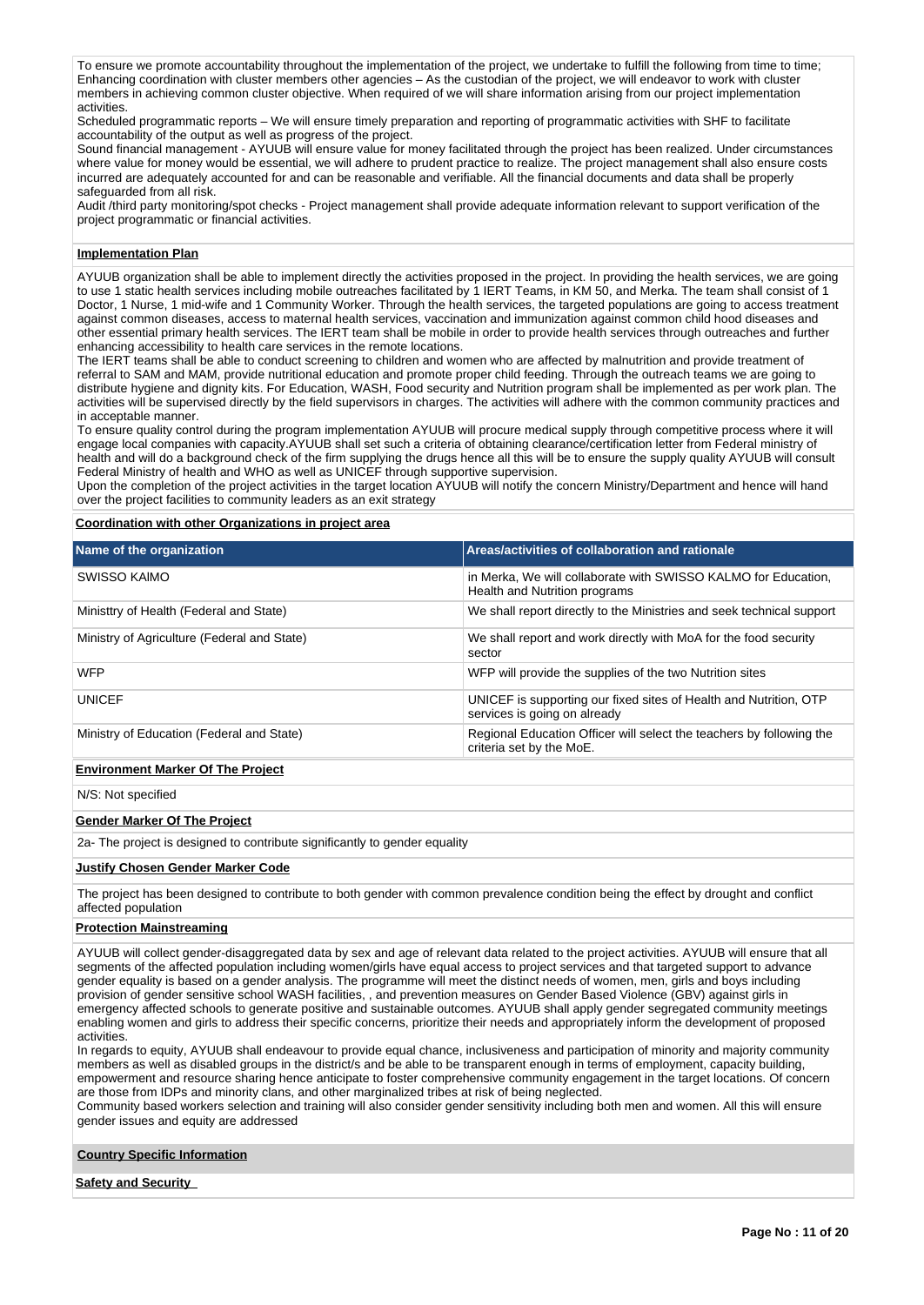Areas of Merka, KM50 have some areas with limited access. However, all the facilities to be supported through the project are secure. In conducting the outreach, the team will be accessing secure areas tracked by us as secure areas. This will not interfere with our targets for this project.

## **Access**

In proposing the activities, we have considered accessibility of the areas. The areas being targeted in KM50, and Merka have been secured which gives an assurance that the activities will be implemented without any interruption. Insecurity in general is inherent in Lower Shabelle Region, in overcoming the chances which might lead to insecurity we have security access information from the local administrations and own security assessment out of outstanding presence in Lower Shabelle for many years. We have unrestricted access to any of the locations including where our projects are beng targeted.

## **BUDGET**

| Code              | <b>Budget Line Description</b>            | DIS       | Quantity            | Unit<br>cost | <b>Duration</b><br>Recurran<br>ce | $\%$<br>charged<br>to CHF | <b>Total Cost</b> |
|-------------------|-------------------------------------------|-----------|---------------------|--------------|-----------------------------------|---------------------------|-------------------|
|                   | 1. Supplies (materials and goods)         |           |                     |              |                                   |                           |                   |
| <b>NA</b>         | <b>NA</b>                                 | <b>NA</b> | $\pmb{0}$           | 0.00         | $\pmb{0}$                         | $\mathbf 0$               | 0.00              |
|                   | <b>NA</b>                                 |           |                     |              |                                   |                           |                   |
|                   | <b>Section Total</b>                      |           |                     |              |                                   |                           | 0.00              |
|                   | 2. Transport and Storage                  |           |                     |              |                                   |                           |                   |
| <b>NA</b>         | <b>NA</b>                                 | <b>NA</b> | $\pmb{0}$           | 0.00         | $\pmb{0}$                         | $\mathbf 0$               | 0.00              |
|                   | <b>NA</b>                                 |           |                     |              |                                   |                           |                   |
|                   | <b>Section Total</b>                      |           |                     |              |                                   |                           | 0.00              |
|                   | 3. International Staff                    |           |                     |              |                                   |                           |                   |
| <b>NA</b>         | <b>NA</b>                                 | <b>NA</b> | $\pmb{0}$           | 0.00         | $\pmb{0}$                         | $\pmb{0}$                 | 0.00              |
|                   | <b>NA</b>                                 |           |                     |              |                                   |                           |                   |
|                   | <b>Section Total</b>                      |           |                     |              |                                   |                           | 0.00              |
| 4. Local Staff    |                                           |           |                     |              |                                   |                           |                   |
| <b>NA</b>         | <b>NA</b>                                 | <b>NA</b> | $\mathsf{O}\xspace$ | 0.00         | $\pmb{0}$                         | $\pmb{0}$                 | 0.00              |
|                   | <b>NA</b>                                 |           |                     |              |                                   |                           |                   |
|                   | <b>Section Total</b>                      |           |                     |              |                                   |                           | 0.00              |
|                   | 5. Training of Counterparts               |           |                     |              |                                   |                           |                   |
| <b>NA</b>         | <b>NA</b>                                 | <b>NA</b> | $\mathsf 0$         | 0.00         | $\mathbf 0$                       | $\pmb{0}$                 | 0.00              |
|                   | <b>NA</b>                                 |           |                     |              |                                   |                           |                   |
|                   | <b>Section Total</b>                      |           |                     |              |                                   |                           | 0.00              |
|                   | 6. Contracts (with implementing partners) |           |                     |              |                                   |                           |                   |
| <b>NA</b>         | <b>NA</b>                                 | <b>NA</b> | $\pmb{0}$           | 0.00         | $\pmb{0}$                         | $\pmb{0}$                 | 0.00              |
|                   | <b>NA</b>                                 |           |                     |              |                                   |                           |                   |
|                   | <b>Section Total</b>                      |           |                     |              |                                   |                           | 0.00              |
|                   | 7. Other Direct Costs                     |           |                     |              |                                   |                           |                   |
| <b>NA</b>         | <b>NA</b>                                 | <b>NA</b> | $\mathsf 0$         | 0.00         | $\mathbf 0$                       | $\pmb{0}$                 | 0.00              |
|                   | <b>NA</b>                                 |           |                     |              |                                   |                           |                   |
|                   | <b>Section Total</b>                      |           |                     |              |                                   |                           | 0.00              |
| 8. Indirect Costs |                                           |           |                     |              |                                   |                           |                   |
| <b>NA</b>         | <b>NA</b>                                 | <b>NA</b> | $\pmb{0}$           | 0.00         | $\pmb{0}$                         | $\pmb{0}$                 | 0.00              |
|                   | <b>NA</b>                                 |           |                     |              |                                   |                           |                   |
|                   | <b>Section Total</b>                      |           |                     |              |                                   |                           | $0.00\,$          |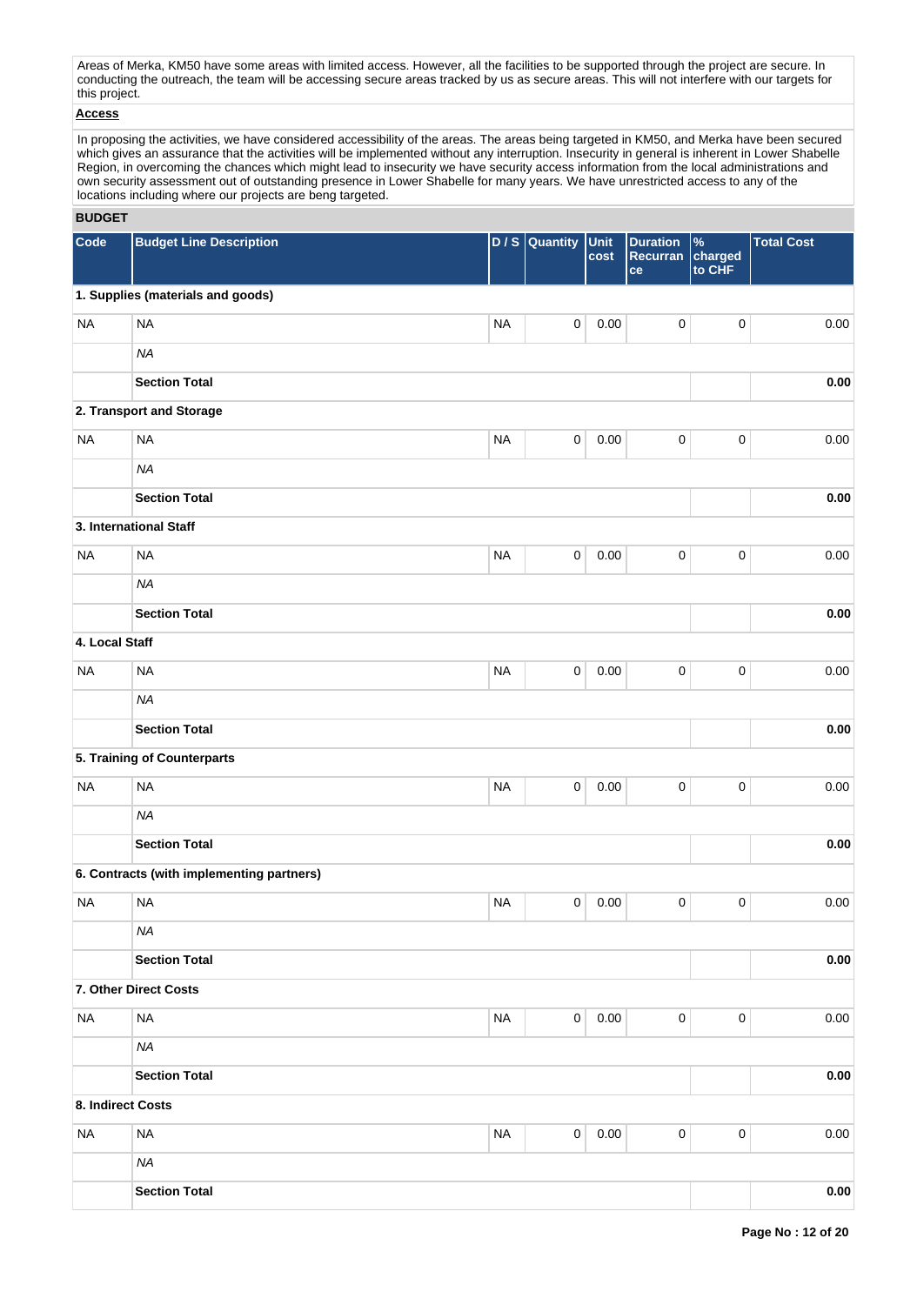|                | 11. A:1 Staff and Other Personnel Costs: International Staff |             |           |                 |                  |                     |          |
|----------------|--------------------------------------------------------------|-------------|-----------|-----------------|------------------|---------------------|----------|
| <b>NA</b>      | <b>NA</b>                                                    | <b>NA</b>   | 0         | 0.00            | 0                | $\mathbf 0$         | 0.00     |
|                | <b>NA</b>                                                    |             |           |                 |                  |                     |          |
|                | <b>Section Total</b>                                         |             |           |                 |                  |                     | 0.00     |
|                | 12. A:1 Staff and Other Personnel Costs: Local Staff         |             |           |                 |                  |                     |          |
| <b>NA</b>      | <b>NA</b>                                                    | <b>NA</b>   | $\pmb{0}$ | 0.00            | $\pmb{0}$        | $\mathbf 0$         | 0.00     |
|                | <b>NA</b>                                                    |             |           |                 |                  |                     |          |
|                | <b>Section Total</b>                                         |             |           |                 |                  |                     | 0.00     |
|                | 13. B:2 Supplies, Commodities, Materials                     |             |           |                 |                  |                     |          |
| <b>NA</b>      | <b>NA</b>                                                    | <b>NA</b>   | $\pmb{0}$ | 0.00            | $\pmb{0}$        | $\pmb{0}$           | 0.00     |
|                | <b>NA</b>                                                    |             |           |                 |                  |                     |          |
|                | <b>Section Total</b>                                         |             |           |                 |                  |                     | 0.00     |
|                | 14. C:3 Equipment                                            |             |           |                 |                  |                     |          |
| <b>NA</b>      | <b>NA</b>                                                    | <b>NA</b>   | 0         | 0.00            | $\pmb{0}$        | $\mathbf 0$         | 0.00     |
|                | <b>NA</b>                                                    |             |           |                 |                  |                     |          |
|                | <b>Section Total</b>                                         |             |           |                 |                  |                     | 0.00     |
|                | 15. D:4 Contractual Services                                 |             |           |                 |                  |                     |          |
| <b>NA</b>      | <b>NA</b>                                                    | <b>NA</b>   | 0         | 0.00            | $\pmb{0}$        | $\mathsf{O}\xspace$ | 0.00     |
|                | <b>NA</b>                                                    |             |           |                 |                  |                     |          |
|                | <b>Section Total</b>                                         |             |           |                 |                  |                     | 0.00     |
| 16. E:5 Travel |                                                              |             |           |                 |                  |                     |          |
| <b>NA</b>      | <b>NA</b>                                                    | <b>NA</b>   | 0         | 0.00            | $\mathbf 0$      | $\pmb{0}$           | 0.00     |
|                | <b>NA</b>                                                    |             |           |                 |                  |                     |          |
|                | <b>Section Total</b>                                         |             |           |                 |                  |                     | 0.00     |
|                | 17. F:6 Transfers and Grants to Counterparts                 |             |           |                 |                  |                     |          |
| <b>NA</b>      | <b>NA</b>                                                    | <b>NA</b>   | $\pmb{0}$ | 0.00            | $\pmb{0}$        | $\mathbf 0$         | 0.00     |
|                | <b>NA</b>                                                    |             |           |                 |                  |                     |          |
|                | <b>Section Total</b>                                         |             |           |                 |                  |                     | 0.00     |
|                | 18. G:7 General Operating and Other Direct Costs             |             |           |                 |                  |                     |          |
| <b>NA</b>      | <b>NA</b>                                                    | <b>NA</b>   | 0         | 0.00            | $\pmb{0}$        | $\mathbf 0$         | 0.00     |
|                | <b>NA</b>                                                    |             |           |                 |                  |                     |          |
|                | <b>Section Total</b>                                         |             |           |                 |                  |                     | 0.00     |
|                | 19. H.8 Indirect Programme Support Costs                     |             |           |                 |                  |                     |          |
| <b>NA</b>      | <b>NA</b>                                                    | <b>NA</b>   | $\pmb{0}$ | $0.00\,$        | $\pmb{0}$        | $\mathbf 0$         | 0.00     |
|                | <b>NA</b>                                                    |             |           |                 |                  |                     |          |
|                | <b>Section Total</b>                                         |             |           |                 |                  |                     | 0.00     |
|                | 20. Staff and Other Personnel Costs                          |             |           |                 |                  |                     |          |
| 1.1            | Local program coordinator                                    | $\mathsf D$ |           | 1 1,500<br>.00. | $\boldsymbol{7}$ | 68.00               | 7,140.00 |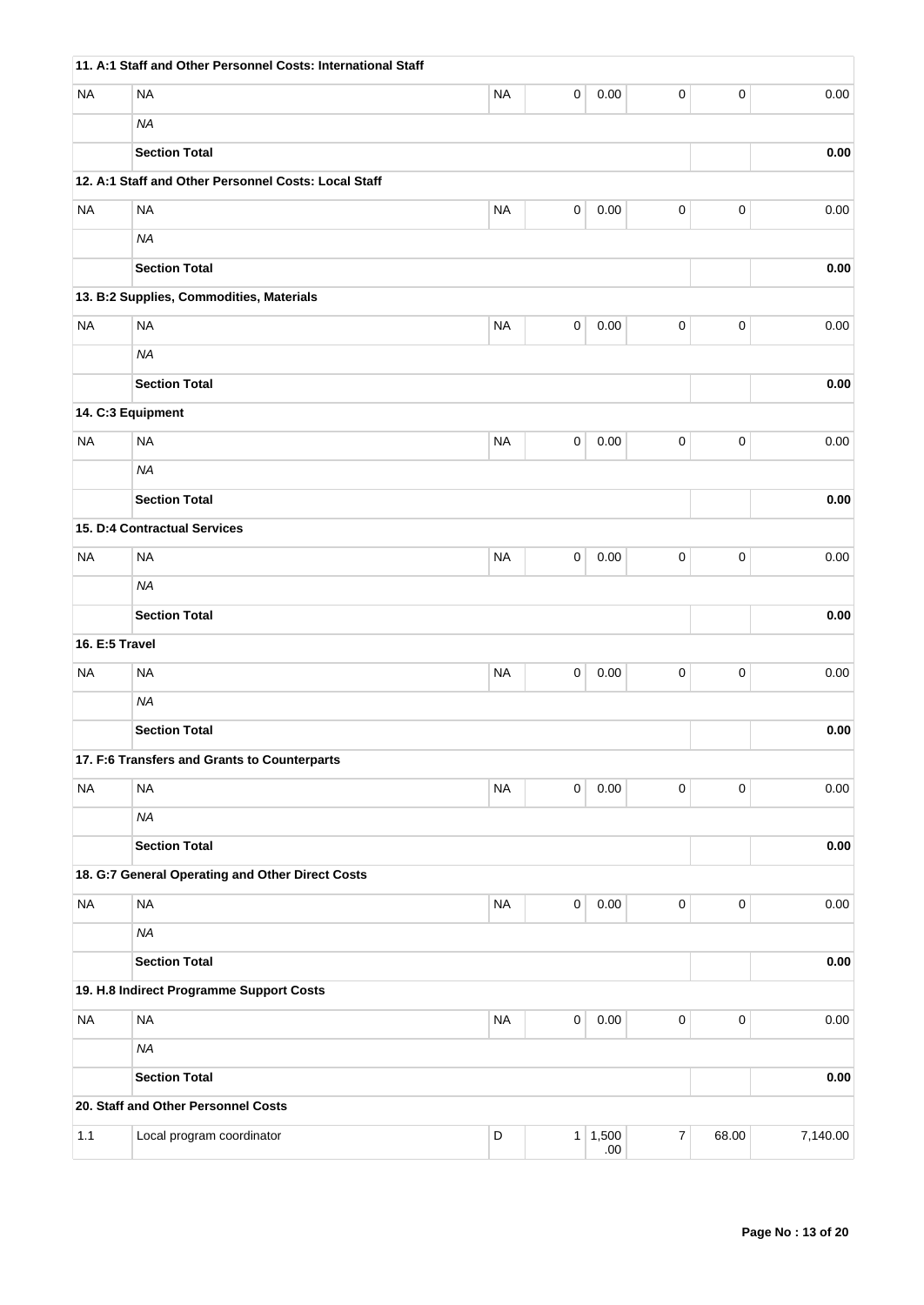|      | The project manager will be based in Merka. He/she is responsible to the overall management of the project. His/her role<br>includes: Coordinate project activities to ensure that the activities in each results area are implemented in accordance with the<br>project agreement, monitor the procurement of goods and services for the project and ensure execution according to the rules<br>and guidelines established by AYUUB, monitor project implementation against the established indicators detailed in the project<br>Logical Framework, conduct field visits as required to verify project activities relative to stated targets, prepare project reports for<br>submission to SHF according to timelines agreed, facilitate on job program staff training as well as staff appraisal, He/she will be<br>paid 68% from this program                                                                                        |   |  |                            |   |        |           |  |  |  |  |
|------|------------------------------------------------------------------------------------------------------------------------------------------------------------------------------------------------------------------------------------------------------------------------------------------------------------------------------------------------------------------------------------------------------------------------------------------------------------------------------------------------------------------------------------------------------------------------------------------------------------------------------------------------------------------------------------------------------------------------------------------------------------------------------------------------------------------------------------------------------------------------------------------------------------------------------------------|---|--|----------------------------|---|--------|-----------|--|--|--|--|
| 1.2  | Project officers                                                                                                                                                                                                                                                                                                                                                                                                                                                                                                                                                                                                                                                                                                                                                                                                                                                                                                                         | D |  | $2 \mid 1,000$<br>.00      | 7 | 100.00 | 14,000.00 |  |  |  |  |
|      | The project will hire two project staff which will be based at Merka and KM 50 district in Lower Shabelle. The project will among<br>others provide the day to day project activities work plan, prepare months and weekly report to be share with donors and the<br>related clusters. She/He will supervising the actual daily activities with community health workers, nurses and other medical staff<br>in Merka and kM 50 project sites. Help with activity verification and monitoring (stock and program quality) at supported facilities<br>to ensure smooth, high-quality program implementation, Facilitate coordination meetings, advocacy meetings and awareness<br>raising sessions at the community level, together with community health promoters and also Ensure the community based<br>activities such as expanded program immunization, nutrition screening, health education and defaulter tracing are done properly |   |  |                            |   |        |           |  |  |  |  |
| 1.3  | Monitoring and evaluation officer                                                                                                                                                                                                                                                                                                                                                                                                                                                                                                                                                                                                                                                                                                                                                                                                                                                                                                        | D |  | 1   800.0<br>0             | 7 | 100.00 | 5,600.00  |  |  |  |  |
|      | The Monitoring & Evaluation Officer will be responsible for the monitoring and ensuring high quality and timely inputs, and for<br>ensuring that the project maintains its strategic vision and that its activities result in the achievement of its intended outputs in a<br>cost effective and timely manner. The M&E officer will be responsible for designing and implementing the M&E activities of the<br>Project; assisting the Project Manager in preparing reports on project progress and will monitor the project activities on a regular<br>basis, developing and maintaining the HMIS of the Project and will be responsible for the collection & analysis of different data in<br>relation to the project activities. The Monitoring and Evaluation Officer works in close collaboration with project team. The salary<br>of M&E officer is USD 800. SHF will contribute 100% of his salary                                |   |  |                            |   |        |           |  |  |  |  |
| 1.4  | <b>Finance Officer</b>                                                                                                                                                                                                                                                                                                                                                                                                                                                                                                                                                                                                                                                                                                                                                                                                                                                                                                                   | D |  | 1   800.0<br>0             | 7 | 50.00  | 2,800.00  |  |  |  |  |
|      | Finance Officer will be in charge of keeping and processing financial transactions related to the project. 1 person adequate to<br>undertake the responsibilities. Remuneration relates to basic pay and no other entitlement. The finance officer will be based in<br>Merka AYUUB field office and will be coordinating the financial activities. He will be paid 50% from this SHF program while the<br>other 50% will be covered from AYUUB program that are ongoing.                                                                                                                                                                                                                                                                                                                                                                                                                                                                 |   |  |                            |   |        |           |  |  |  |  |
| 1.5  | Logitistic officer                                                                                                                                                                                                                                                                                                                                                                                                                                                                                                                                                                                                                                                                                                                                                                                                                                                                                                                       | D |  | 1   800.0<br>0             | 7 | 50.00  | 2,800.00  |  |  |  |  |
|      | Logistics Officer in charge of project logistical and procurement activities relating to the project.He/she will provide adequate and<br>efficient procuring of the program supply, He/she will take his remuneration relates to basic pay and no other entitlement. He/she<br>will be paid a monthly salary of USD 800 per months for 7 months in which the project will contributes 50%                                                                                                                                                                                                                                                                                                                                                                                                                                                                                                                                                |   |  |                            |   |        |           |  |  |  |  |
| 1.6  | <b>Health and Nutriton Nurses</b>                                                                                                                                                                                                                                                                                                                                                                                                                                                                                                                                                                                                                                                                                                                                                                                                                                                                                                        | D |  | 3 400.0<br>0               | 7 | 100.00 | 8,400.00  |  |  |  |  |
|      | Qualified will be employed who will be responsible for providing diagnosis, treatment, education, referral and follow up of<br>malnourished children and mothers admitted to the program. The nurses will continuously update patient's medical records to<br>ensure information is up to date for appropriate decision-making. The nurses will be paid all-inclusive salary of @USD 400 per<br>month for 7 month. SHF will pay 100% of the salary. (One Nurse is for Health Km50/Rahole MCH and two nurses are for Nutrition<br>Km50/Rahole and AYuub Nutrition facilities                                                                                                                                                                                                                                                                                                                                                              |   |  |                            |   |        |           |  |  |  |  |
| 1.7  | Heath and Nutrition Auxualry nurses                                                                                                                                                                                                                                                                                                                                                                                                                                                                                                                                                                                                                                                                                                                                                                                                                                                                                                      | D |  | 3 250.0<br>0               | 7 | 100.00 | 5,250.00  |  |  |  |  |
|      | Auxiliary Nurse supports the Qualified nurses and medical officers in the centers by providing assistance to patients include<br>appetite test preparation for the children under five years before admission to avoid the children to vomit after treatment, daily<br>hygiene assistance and they overall conditions of patients with hourly temperature checks and do blood pressure testing. The<br>person will spend 100% of his time on this project and SHF will contribute 100%, they will be paid USD 250 per months for 7<br>months. (One Auxulary Nurse is for Health Km50/Rahole MCH and two Auxulary nurses are for Nutrition Km50/Rahole and<br>A Yuub Nutrition facilities                                                                                                                                                                                                                                                 |   |  |                            |   |        |           |  |  |  |  |
| 1.8  | Health and Nutrition ccommunity health workers                                                                                                                                                                                                                                                                                                                                                                                                                                                                                                                                                                                                                                                                                                                                                                                                                                                                                           | D |  | 3 200.0<br>0               | 7 | 100.00 | 4,200.00  |  |  |  |  |
|      | 3 facilities (One Health facility in Rahole Mother and child health center, 2 Nutrition site, 1 Merka and 1 Rahole/KM 50) they are<br>the ones responsible for community engagement, sensitization, referral, reporting complicated cases and assisting patients;<br>Remuneration relates to basic pay and no other entitlement, their roles are Advocating to the community, Participating outreach<br>service for health and Nutrition, Give health and Nutrition Education to the community, doing clinical services, the project will pay<br>100% and will for 7 months period                                                                                                                                                                                                                                                                                                                                                       |   |  |                            |   |        |           |  |  |  |  |
| 1.9  | Nutrition - infant and young child feeding counselors                                                                                                                                                                                                                                                                                                                                                                                                                                                                                                                                                                                                                                                                                                                                                                                                                                                                                    | D |  | $2 \mid 250.0$<br>$\Omega$ | 7 | 100.00 | 3,500.00  |  |  |  |  |
|      | Two Infant and Young Child Feeding(IYCF) counselors will be engaged for the two nutrition sites in Merka and Km50/rahole, at<br>an all-inclusive monthly salary of \$250 per person for 7 months. They will report to the Infant and Young Child Feeding IYCF<br>Supervisors and will be tasked with individual and group education and counseling of caretakers of children under five in the<br>target camps using pre-designed and approved counseling cards. SHF will pay 100% of the total project cost.                                                                                                                                                                                                                                                                                                                                                                                                                            |   |  |                            |   |        |           |  |  |  |  |
| 1.10 | Expanded immunization program health Nurses                                                                                                                                                                                                                                                                                                                                                                                                                                                                                                                                                                                                                                                                                                                                                                                                                                                                                              | D |  | 2 400.0<br>0               | 7 | 100.00 | 5,600.00  |  |  |  |  |
|      | One health facilities are proposed; one for Mobile and for fixed will have the facility immunization program nurse (EPI) nurse,<br>Remuneration relates to basic pay and no other entitlement, Their role are carrying out immunization service in the nurse facilities<br>the number of the staff are 2 persons and will work for 7 months for \$400 per months.                                                                                                                                                                                                                                                                                                                                                                                                                                                                                                                                                                        |   |  |                            |   |        |           |  |  |  |  |
| 1.11 | Health Qualified midwive                                                                                                                                                                                                                                                                                                                                                                                                                                                                                                                                                                                                                                                                                                                                                                                                                                                                                                                 | D |  | 1   400.0<br>0             | 7 | 100.00 | 2,800.00  |  |  |  |  |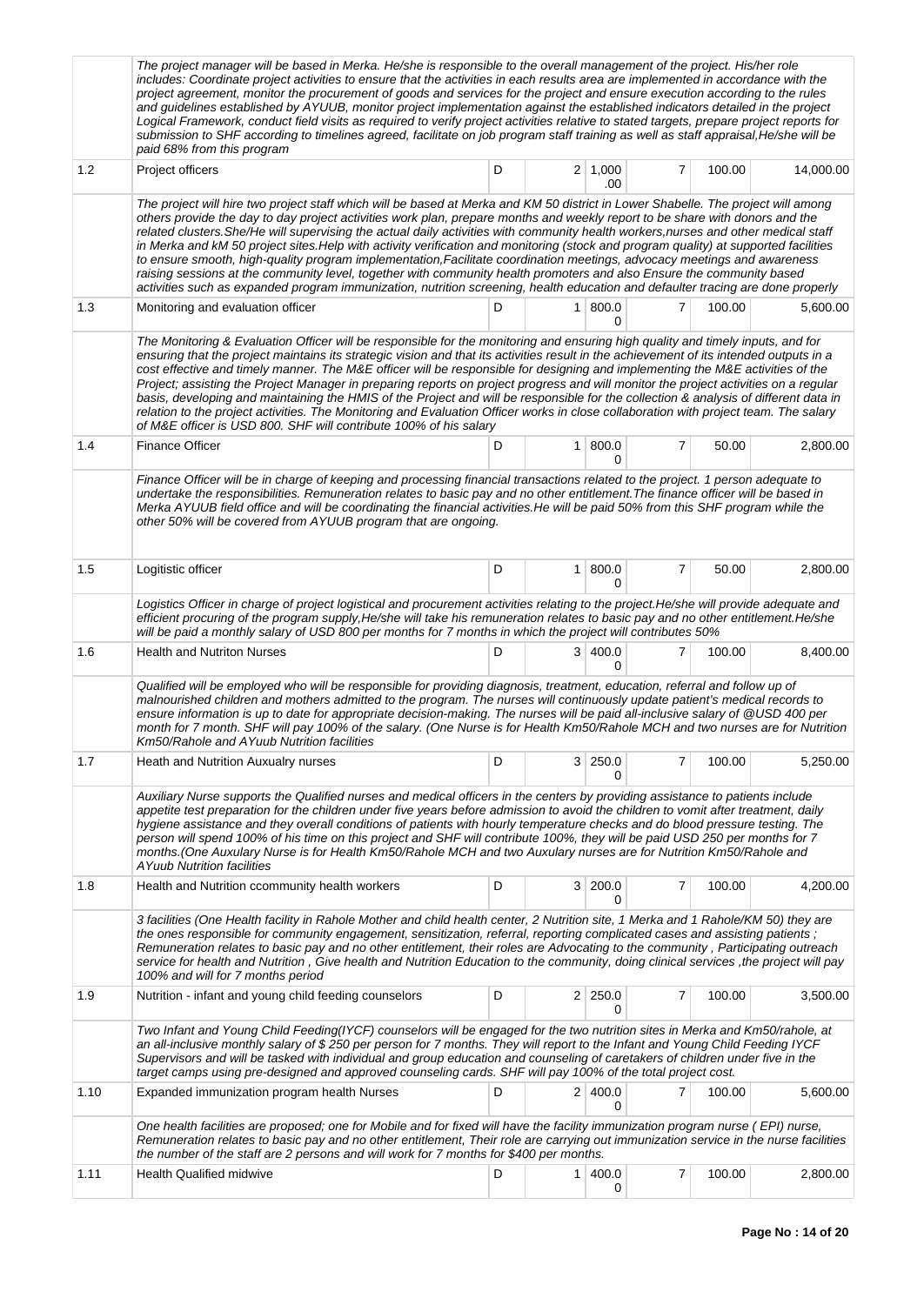|      | The project will employed one mid-wife will be recruited for the project, for health facility .They will expected to examine and<br>monitor pregnant women, assess care requirements and write care plans, undertake antenatal care, carry out screening tests,<br>provide information, emotional support and reassurance to women and their partners, take patient samples, take and record<br>patient vital signs, Monitor labor and provide skilled delivery to women. Detect, monitor, assist or refer complicated pregnancies<br>for further management. Counsel and assess postnatal mothers and advise them on daily care of their newborn babies, help<br>parents to cope with miscarriage, termination, stillbirth and neonatal death, and write records. The salary of midwives will be at<br>US\$ 400 month. SHF will pay 100% of the midwives' salaries                                |   |                |                       |                |        |            |  |  |  |  |
|------|----------------------------------------------------------------------------------------------------------------------------------------------------------------------------------------------------------------------------------------------------------------------------------------------------------------------------------------------------------------------------------------------------------------------------------------------------------------------------------------------------------------------------------------------------------------------------------------------------------------------------------------------------------------------------------------------------------------------------------------------------------------------------------------------------------------------------------------------------------------------------------------------------|---|----------------|-----------------------|----------------|--------|------------|--|--|--|--|
| 1.12 | WASH Hygiene promoters                                                                                                                                                                                                                                                                                                                                                                                                                                                                                                                                                                                                                                                                                                                                                                                                                                                                             | D |                | 3 200.0<br>0          | 7              | 100.00 | 4,200.00   |  |  |  |  |
|      | 3 WASH Hygiene promoters from the community delivering best hygiene and sanitation practices, hand washing with soap,<br>water storage, environmental sanitation using WASH cluster adopted training materials including hygiene promotion in<br>emergency global tools, AWD/Cholera preparedness and response guidelines, and HP training material. One community<br>mobilizer will be responsible to reach 500 people/month as per the sphere standard of 2011 through house-to-house, schools<br>and health/nutrition centers' visits. His/her salary is USD 200. SHF will contribute 100% of the salary                                                                                                                                                                                                                                                                                        |   |                |                       |                |        |            |  |  |  |  |
| 1.13 | <b>WASH Engineer</b>                                                                                                                                                                                                                                                                                                                                                                                                                                                                                                                                                                                                                                                                                                                                                                                                                                                                               | D |                | $1 \mid 1,500$<br>.00 | 7              | 29.50  | 3,097.50   |  |  |  |  |
|      | The project will have Water, sanitation and hygiene Hygiene who will be responsible for oversee the effective implementation of<br>the WASH project, He will also be responsible for the implementation of the Wash Project, providing technical guidance and<br>oversight resulting in quality construction and materials supply, He will ensure that Wash activities are carried out in accordance<br>with standard quality and norms as per the sphere guideline provided for the camps, and finally will supervise of wash team<br>leaders working in the camps, maximizing team-work and participatory approaches to management. The engineer will be paid \$<br>3097.5 from SHF project which 29.5% of the overall cost the other percentage ill be contributed from other AYUUB organization                                                                                                |   |                |                       |                |        |            |  |  |  |  |
| 1.14 | Food security: Field technician                                                                                                                                                                                                                                                                                                                                                                                                                                                                                                                                                                                                                                                                                                                                                                                                                                                                    | D |                | 3   500.0<br>0        | 7              | 60.00  | 6,300.00   |  |  |  |  |
|      | The project will employ three food security field technician. He/she will be overseeing the identification, selection and beneficiary<br>registration using the set criteria and in consultation with Local program manager, community leaders and local authority<br>supervise the cash transfer beneficiaries in the project sites. SHe/He will also prepare the food security project related indicators<br>reports and share with program manager. They will be based at Merka and KM 50 AYUUB field office. Each officer will be entitle to<br>\$500, however, project will contributes 60%                                                                                                                                                                                                                                                                                                   |   |                |                       |                |        |            |  |  |  |  |
| 1.15 | Doctor (1 person for IERT team Integrated Emergency<br>Response Team)                                                                                                                                                                                                                                                                                                                                                                                                                                                                                                                                                                                                                                                                                                                                                                                                                              | D |                | $1 \mid 1,200$<br>.00 | 7              | 100.00 | 8,400.00   |  |  |  |  |
|      | One IERT doctor will provide diagnose patient conditions using examinations and tests. Based on their findings, they prescribe<br>treatment and medications to attempt to heal any illnesses or injuries. Patients who have been severely complicated and refer to<br>the hospital and other health professionals. They apply medical knowledge and skills to the diagnosis, prevention and<br>management of disease. He/She will be engaged at an all-inclusive salary of USD 1200 per person per month for 7 months with<br>SHF supporting 100% of the cost.                                                                                                                                                                                                                                                                                                                                     |   |                |                       |                |        |            |  |  |  |  |
| 1.16 | Nurse (1 person for IERT - Integrated Emergency Response<br>Team)                                                                                                                                                                                                                                                                                                                                                                                                                                                                                                                                                                                                                                                                                                                                                                                                                                  | D | 1 <sup>1</sup> | 400.0<br>0            | $\overline{7}$ | 100.00 | 2,800.00   |  |  |  |  |
|      | The nurses will provide daily consultation, immunization and screening and will do outreach. one for the IERT team will be at the<br>health facility at KM 50/Rahole AYUUB facilities, she will be paid USD 400 per months for 7 months.                                                                                                                                                                                                                                                                                                                                                                                                                                                                                                                                                                                                                                                           |   |                |                       |                |        |            |  |  |  |  |
| 1.17 | Midwife (1 person for IERT team Integrated Emergency<br>Response Team)                                                                                                                                                                                                                                                                                                                                                                                                                                                                                                                                                                                                                                                                                                                                                                                                                             | D |                | 1   400.0<br>0        | 7              | 100.00 | 2,800.00   |  |  |  |  |
|      | The project will employed one mid-wife will be recruited for the project, for health and nutrition facility in the IERT team .They will<br>expected to examine and monitor pregnant women, assess care requirements and write care plans, undertake antenatal care,<br>carry out screening tests, provide information, emotional support and reassurance to women and their partners, take patient<br>samples, take and record patient vital signs, Monitor labor and provide skilled delivery to women. Detect, monitor, assist or refer<br>complicated pregnancies for further management. Counsel and assess postnatal mothers and advise them on daily care of their<br>newborn babies, help parents to cope with miscarriage, termination, stillbirth and neonatal death, and write records. The salary of<br>midwives will be at US\$ 400 month. SHF will pay 100% of the midwives' salaries |   |                |                       |                |        |            |  |  |  |  |
| 1.18 | Community health workers (1 person for IERT team Integrated D<br>Emergency Response Team)                                                                                                                                                                                                                                                                                                                                                                                                                                                                                                                                                                                                                                                                                                                                                                                                          |   | 1 <sup>1</sup> | 250.0<br>0            | 7              | 100.00 | 1,750.00   |  |  |  |  |
|      | Community health workers (CHW) are members of a community who are chosen by community members to provide basic health<br>and medical care to their community capable of providing preventive, promotional and rehabilitation care to these communities. 1<br>community Health workers will be recruited in consultation and with the support of the community. Since they will be based t<br>community level, they will be expected to play major role the prevention and control of AWD/cholera currently active in target<br>districts. The monthly salary of these group will be @USD 250 per month for 7 months, SHF will pay 100% of the total cost.                                                                                                                                                                                                                                          |   |                |                       |                |        |            |  |  |  |  |
| 1.19 | Teacher incentives                                                                                                                                                                                                                                                                                                                                                                                                                                                                                                                                                                                                                                                                                                                                                                                                                                                                                 | D |                | 30 100.0<br>0         | 7              | 100.00 | 21,000.00  |  |  |  |  |
|      | 3 primary schools in KM50, Tima, Adde, Ayuub in Merka and KM50,1200 students (520 girls and 680 boys) will have 30 teachers<br>and each teacher will receive 100 USD on monthly basis for 7 months.                                                                                                                                                                                                                                                                                                                                                                                                                                                                                                                                                                                                                                                                                                |   |                |                       |                |        |            |  |  |  |  |
|      | <b>Section Total</b>                                                                                                                                                                                                                                                                                                                                                                                                                                                                                                                                                                                                                                                                                                                                                                                                                                                                               |   |                |                       |                |        | 112,437.50 |  |  |  |  |
|      | 21. Supplies, Commodities, Materials                                                                                                                                                                                                                                                                                                                                                                                                                                                                                                                                                                                                                                                                                                                                                                                                                                                               |   |                |                       |                |        |            |  |  |  |  |
| 2.1  | Medical supply                                                                                                                                                                                                                                                                                                                                                                                                                                                                                                                                                                                                                                                                                                                                                                                                                                                                                     | D | 1              | 8,500<br>.63          | 1              | 100.00 | 8,500.63   |  |  |  |  |
|      | Medical supply for one Health Facility in KM50/Rahole MCH.<br>The medical supply will be procured on competitive process, the supplies will be delivered to the MCH and around 3696<br>beneficiaries will benefit                                                                                                                                                                                                                                                                                                                                                                                                                                                                                                                                                                                                                                                                                  |   |                |                       |                |        |            |  |  |  |  |
| 2.2  | Procurement of WASH kits,                                                                                                                                                                                                                                                                                                                                                                                                                                                                                                                                                                                                                                                                                                                                                                                                                                                                          | D |                | 275 20.44             | 1              | 100.00 | 5,621.00   |  |  |  |  |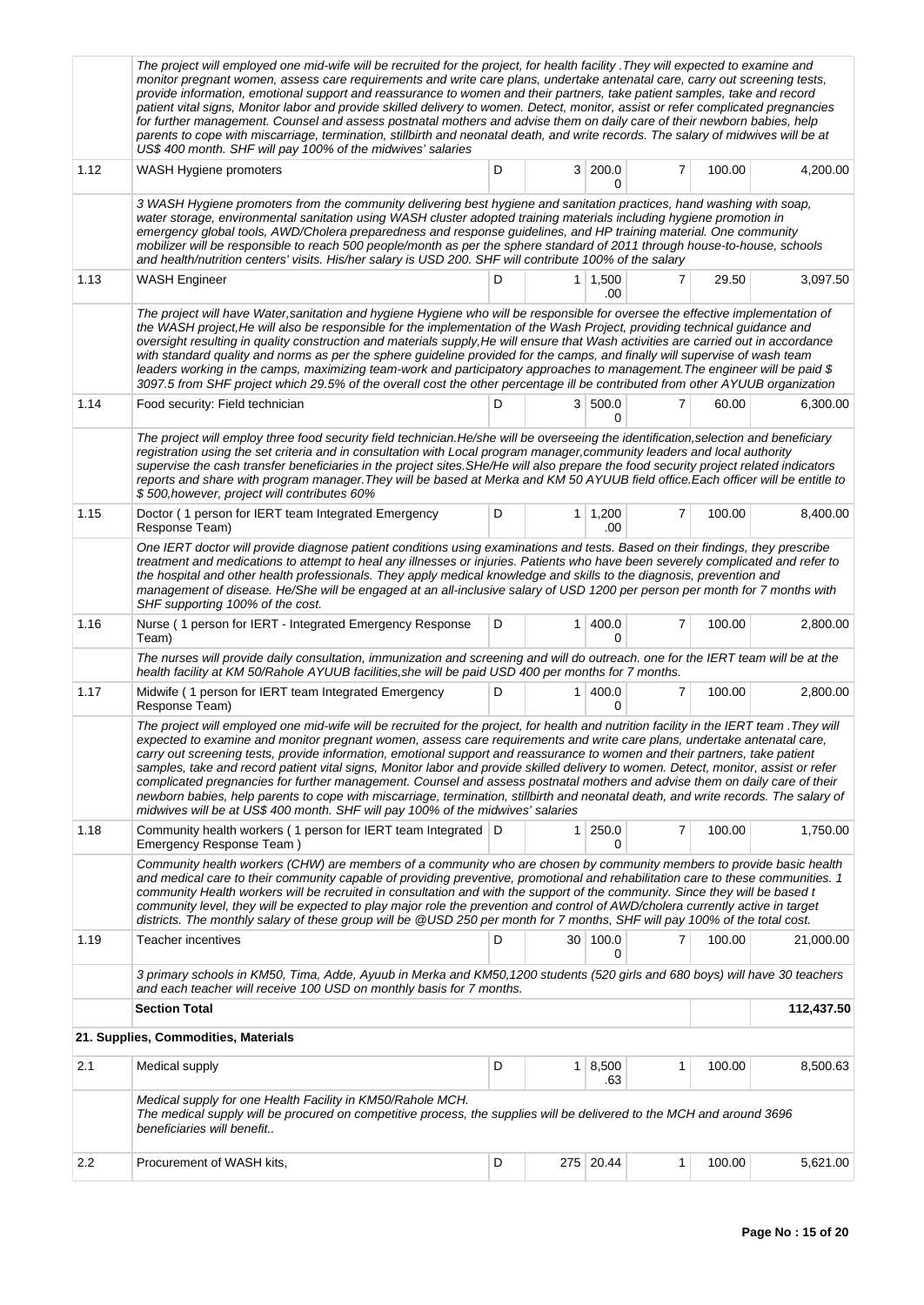|               | Procurement of WASH kits and cholorine to Km50 and Merka IDP camps<br>Procure 275 hygiene kits (10 liter jericans, Anti bacterial. Packing: Each soap to be wrapped with plastic sheet and outer layer<br>with 210 gsm duplex paper bar soap, and Plastic bucket 4 gals with lid & solid handle) to 275 HHs                                                                                                                                                                                             |           |                |                        |              |           |            |
|---------------|---------------------------------------------------------------------------------------------------------------------------------------------------------------------------------------------------------------------------------------------------------------------------------------------------------------------------------------------------------------------------------------------------------------------------------------------------------------------------------------------------------|-----------|----------------|------------------------|--------------|-----------|------------|
| 2.3           | Transport cost of supply disitrbution to the destinations                                                                                                                                                                                                                                                                                                                                                                                                                                               | D         |                | 1   180.0<br>0         | 21           | 100.00    | 3,780.00   |
|               | For the entire project duration, there is a need of 3 days per month to rent a Vehicle for transportation of health, Education<br>supplies and WASH supplies to the health facility, Nutrition sites and schools the vehicle will be hired 180\$, the capacity of the<br>lorry is 110 ton                                                                                                                                                                                                               |           |                |                        |              |           |            |
| 2.4           | Unconditional cash transfer through electronic voucher cash<br>(EVC) for 3 months                                                                                                                                                                                                                                                                                                                                                                                                                       | D         |                | 360 66.00              | 3            | 100.00    | 71,280.00  |
|               | Support 360 HHs beneficiaries \$66 unconditional cash per month for three months through transfering Electronic Voucher<br>System - EVC- having a contract with Hormuud Telecomunication.                                                                                                                                                                                                                                                                                                               |           |                |                        |              |           |            |
| 2.5           | School feeding program                                                                                                                                                                                                                                                                                                                                                                                                                                                                                  | D         |                | 1200 10.00             | 2            | 100.00    | 24,000.00  |
|               | 3 primary schools in KM50, Tima, Adde, Ayuub in Merka and KM50,1200 students (520 girls and 680 boys) will receive daily<br>feeding.Each Student will receive breakfast at 10:00 am break time, 1 bread, 1 Sambusa 1 fruit, and one cup of tea for 5 days per<br>week (Sat-Wed), the duration of this activity will long last 2 months, The grant will be managed by School CEC's as UNICEF<br>trained them how to manage. 10usd per child per month( 0.5*20 days)=10usd for two months.                |           |                |                        |              |           |            |
| 2.6           | Rehabilitation of One bore hole with generator and pump in<br>KM50                                                                                                                                                                                                                                                                                                                                                                                                                                      | D         |                | $1 \mid 11,48$<br>3.00 | $\mathbf{1}$ | 100.00    | 11,483.00  |
|               | The borehole Well will be rehabilitated in KM50 through competitive tender, 6760 beneficiaries will have access to safe and clean<br>water, hence reducing the AWD cases, the Local authority and community will be responsible for maintenance and proper<br>usageAYUUB will rehabilite and install generator. see the BoQ                                                                                                                                                                             |           |                |                        |              |           |            |
| 2.7           | Internally displaced person Latrines construction                                                                                                                                                                                                                                                                                                                                                                                                                                                       | D         |                | 40 322.5<br>6          | $\mathbf{1}$ | 100.00    | 12,902.40  |
|               | 40 IDP latrines respected gender sensitivity will be constructed in IDP camps of Km 50 and Merka, each internally displaced<br>person Latrine cost is \$322.56, as per AYUUB Policy will do a competitive process, AYUUB engineer will supervise the<br>construction and after certificate of Construction each installment will be released to the constructor, BOQ enclosed                                                                                                                           |           |                |                        |              |           |            |
| 2.8           | Training Emergency Preparedness and Response capacities                                                                                                                                                                                                                                                                                                                                                                                                                                                 | D         | 1 <sup>1</sup> | 3,085<br>.00           | 1            | 100.00    | 3,085.00   |
|               | Training for Emergency Preparedness and Response capacities 10 health workers for 5 days on Cholera case Management,<br>include DSA, facilitator fees, refreshements transportation and stationery, the training will be held in Merka town BoQ is enclosed                                                                                                                                                                                                                                             |           |                |                        |              |           |            |
| 2.9           | Nutrition, health and hygiene promotion training to 12 project<br>staff for 6 days (NHHP training)                                                                                                                                                                                                                                                                                                                                                                                                      | D         |                | $1 \mid 3.915$<br>.00  | $\mathbf{1}$ | 100.00    | 3,915.00   |
|               | Nutrition health and hygiene promotion training will be conducted to the Nutrition staff, 12 participants will be participated, include<br>DSA, facilitator fees, refreshements transportation and stationery, the training will be held in Merka town BoQ is enclosed The<br>training venue will be in Merka town, BoQ is enclosed                                                                                                                                                                     |           |                |                        |              |           |            |
| 2.10          | Nutrition, health and hygiene promotion session for 100<br>caregivers for 3 session *\$10                                                                                                                                                                                                                                                                                                                                                                                                               | D         |                | 3   1,000<br>.00       | 1            | 100.00    | 3,000.00   |
|               | the project will conduct three nutrition, health and hygiene promotion session to 100 caregivers/mothers to enable them build their<br>capacity on the best nutrition care practices.                                                                                                                                                                                                                                                                                                                   |           |                |                        |              |           |            |
| 2.11          | WASH Hygiene promotion activities                                                                                                                                                                                                                                                                                                                                                                                                                                                                       | D         |                | 3   500.0  <br>0       |              | 1  100.00 | 1,500.00   |
|               | Conduct three comprehensive Hygiene promotion sessions and mobilization on AWD/Cholera prevention to 6760 (995 men,<br>1400 women, 2315 boys, 2050 Girls) drought/AWD affected communities and IDPs in Merka and KM 50 through house to house,<br>schools, health and nutrition centres' visits using trained 3 Community Hygiene Promoters.in Merka and Km 50, include DSA,<br>facilitator fees, refreshements transportation and stationery, the training will be held in Merka town BoQ is enclosed. |           |                |                        |              |           |            |
|               | <b>Section Total</b>                                                                                                                                                                                                                                                                                                                                                                                                                                                                                    |           |                |                        |              |           | 149,067.03 |
| 22. Equipment |                                                                                                                                                                                                                                                                                                                                                                                                                                                                                                         |           |                |                        |              |           |            |
| NA            | NA                                                                                                                                                                                                                                                                                                                                                                                                                                                                                                      | <b>NA</b> | 0              | 0.00                   | 0            | 0         | 0.00       |
|               | <b>NA</b>                                                                                                                                                                                                                                                                                                                                                                                                                                                                                               |           |                |                        |              |           |            |
|               | <b>Section Total</b>                                                                                                                                                                                                                                                                                                                                                                                                                                                                                    |           |                |                        |              |           | 0.00       |
|               | 23. Contractual Services                                                                                                                                                                                                                                                                                                                                                                                                                                                                                |           |                |                        |              |           |            |
| NA            | NA                                                                                                                                                                                                                                                                                                                                                                                                                                                                                                      | <b>NA</b> | 0              | 0.00                   | 0            | 0         | 0.00       |
|               | ΝA                                                                                                                                                                                                                                                                                                                                                                                                                                                                                                      |           |                |                        |              |           |            |
|               | <b>Section Total</b>                                                                                                                                                                                                                                                                                                                                                                                                                                                                                    |           |                |                        |              |           | 0.00       |
| 24. Travel    |                                                                                                                                                                                                                                                                                                                                                                                                                                                                                                         |           |                |                        |              |           |            |
| 5.1           | Vehicle rent for supervision activities in KM50 and Merka.                                                                                                                                                                                                                                                                                                                                                                                                                                              | D         | 1 <sup>1</sup> | 1,800<br>.00           | 7            | 100.00    | 12,600.00  |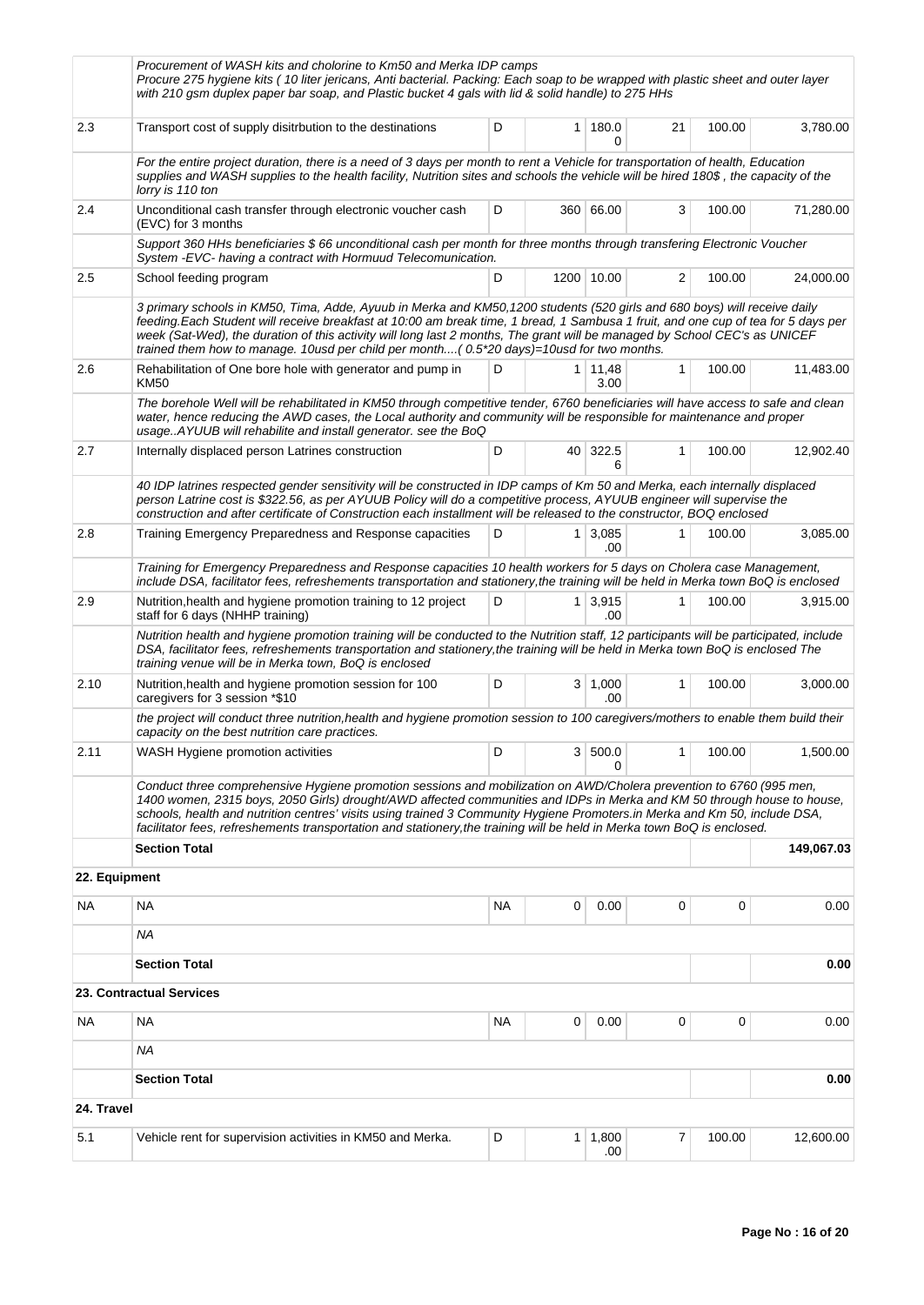|                   | There will be one vehicle rent for supervision activities, Five days per week to Km50 and Merka IDP camps, the car will be used<br>project officers, monitors and Local coordinator, Vehicle log sheet will used used, SHF will pay 100%                        |           |                |                       |   |          |            |
|-------------------|-----------------------------------------------------------------------------------------------------------------------------------------------------------------------------------------------------------------------------------------------------------------|-----------|----------------|-----------------------|---|----------|------------|
|                   | <b>Section Total</b>                                                                                                                                                                                                                                            |           |                |                       |   |          | 12,600.00  |
|                   | 25. Transfers and Grants to Counterparts                                                                                                                                                                                                                        |           |                |                       |   |          |            |
| NA.               | <b>NA</b>                                                                                                                                                                                                                                                       | <b>NA</b> | $\Omega$       | 0.00                  | 0 | $\Omega$ | 0.00       |
|                   | <b>NA</b>                                                                                                                                                                                                                                                       |           |                |                       |   |          |            |
|                   | <b>Section Total</b>                                                                                                                                                                                                                                            |           |                |                       |   |          | 0.00       |
|                   | 26. General Operating and Other Direct Costs                                                                                                                                                                                                                    |           |                |                       |   |          |            |
| 7.1               | Office rent -                                                                                                                                                                                                                                                   | D         | $\mathbf{1}$   | 900.0<br>$\Omega$     | 7 | 30.00    | 1,890.00   |
|                   | The rental cost will be shared between the AYUUB field office in Merka and SHF, and SHF will pay 30% of the cost while the<br>70% will be paid by AYUUB organization, this was mean to provide smooth project implementation in the field.                      |           |                |                       |   |          |            |
| 7.2               | Stationery -                                                                                                                                                                                                                                                    | D         |                | $1 \mid 1,748$<br>.50 | 1 | 100.00   | 1,748.50   |
|                   | The stationery cost will be shared between the AYUUB field office in Merka and SHF, and SHF will pay 49.98% of the cost while<br>the 50.2% will be paid by AYUUB organization, this was mean to provide smooth project implementation in the field, see the BoQ |           |                |                       |   |          |            |
| 7.3               | Communication cost (internet and scratch cards)                                                                                                                                                                                                                 | D         | 1 <sup>1</sup> | 350.0<br>$\Omega$     | 7 | 100.00   | 2,450.00   |
|                   | Communication cost is intended to support the personnel staff (airtime/scratch cards) for this project and monthly Internet fee for<br>the office.                                                                                                              |           |                |                       |   |          |            |
|                   | <b>Section Total</b>                                                                                                                                                                                                                                            |           |                |                       |   |          | 6,088.50   |
| <b>SubTotal</b>   |                                                                                                                                                                                                                                                                 |           | 1,951.00       |                       |   |          | 280,193.03 |
| Direct            |                                                                                                                                                                                                                                                                 |           |                |                       |   |          | 280,193.03 |
| Support           |                                                                                                                                                                                                                                                                 |           |                |                       |   |          |            |
| <b>PSC Cost</b>   |                                                                                                                                                                                                                                                                 |           |                |                       |   |          |            |
|                   | <b>PSC Cost Percent</b>                                                                                                                                                                                                                                         |           |                |                       |   |          | 7.00       |
| <b>PSC Amount</b> |                                                                                                                                                                                                                                                                 |           |                |                       |   |          | 19,613.51  |
| <b>Total Cost</b> |                                                                                                                                                                                                                                                                 |           |                |                       |   |          | 299,806.54 |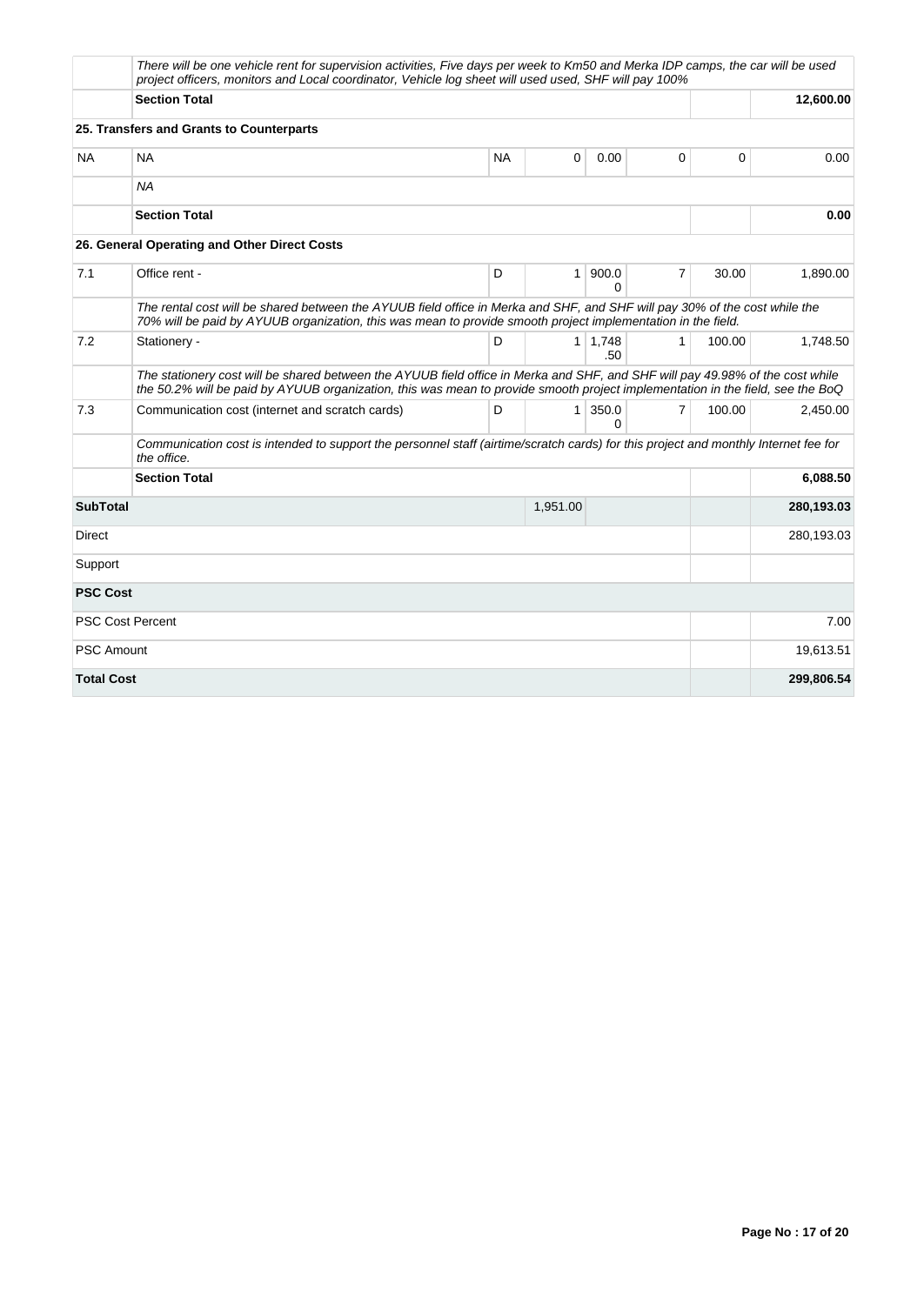# **Project Locations**

| Location                                  | <b>Estimated</b><br>percentage<br>of budget<br>for each<br><b>location</b> |          | <b>Estimated number of beneficiaries</b> | for each location |                      | <b>Activity Name</b>                                                                                                                                                                                                                                                                                                                                                                                                                                                                                                                                                                                                                                                                                                                                                                                                                                                                                                                                                                                                                                                                                                                                                                                                                                                                                                                                                                                                                                                                                                                                                                                                                                                                                                                                                                                                                                                                                                                                                                                                                                                                                                                                                                                                                                                                                                                                                                                                                                                                                                                                                                                                                                                                                                                                                                                                                   |
|-------------------------------------------|----------------------------------------------------------------------------|----------|------------------------------------------|-------------------|----------------------|----------------------------------------------------------------------------------------------------------------------------------------------------------------------------------------------------------------------------------------------------------------------------------------------------------------------------------------------------------------------------------------------------------------------------------------------------------------------------------------------------------------------------------------------------------------------------------------------------------------------------------------------------------------------------------------------------------------------------------------------------------------------------------------------------------------------------------------------------------------------------------------------------------------------------------------------------------------------------------------------------------------------------------------------------------------------------------------------------------------------------------------------------------------------------------------------------------------------------------------------------------------------------------------------------------------------------------------------------------------------------------------------------------------------------------------------------------------------------------------------------------------------------------------------------------------------------------------------------------------------------------------------------------------------------------------------------------------------------------------------------------------------------------------------------------------------------------------------------------------------------------------------------------------------------------------------------------------------------------------------------------------------------------------------------------------------------------------------------------------------------------------------------------------------------------------------------------------------------------------------------------------------------------------------------------------------------------------------------------------------------------------------------------------------------------------------------------------------------------------------------------------------------------------------------------------------------------------------------------------------------------------------------------------------------------------------------------------------------------------------------------------------------------------------------------------------------------------|
|                                           |                                                                            | Men      | Women                                    |                   | Boys   Girls   Total |                                                                                                                                                                                                                                                                                                                                                                                                                                                                                                                                                                                                                                                                                                                                                                                                                                                                                                                                                                                                                                                                                                                                                                                                                                                                                                                                                                                                                                                                                                                                                                                                                                                                                                                                                                                                                                                                                                                                                                                                                                                                                                                                                                                                                                                                                                                                                                                                                                                                                                                                                                                                                                                                                                                                                                                                                                        |
| Lower Shabelle -> Marka -><br>Marka/Ayuub |                                                                            | 43 2,661 |                                          | 4,454 1,100 1,000 |                      | 9,215 Activity 1.1.1 : Register 360 HHs beneficiaries<br>(180 HHs in Km and 180 HHs in Merka) for the<br>vulnerable IDPs and transfer 66 USD directly to<br>the beneficiaries phone number for 3<br>months. However, the food security will target<br>50% of the severely and moderately acute<br>malnourished children under five which translate<br>360 HH targeted in the project sites.<br>Activity 1.1.1 : In support of WFP AYUUB will<br>establish two TSFP sites one in Merka and one<br>in KM 50 to enable provide CSB and RUSF<br>therapeutic treatment to 5674 moderately acute<br>malnutrition <5 boys, girls (4365) and pregnant<br>and lactating women(1309)<br>Activity 1.1.1 : Rehabilitation of one bore hole<br>well in Km50 and the installation of generator<br>with pump, benefiting the vulnerable displaced<br>and host communities men, women, girls and<br>boys, hence providing equal access to clean<br>drinking water to the affected population in KM 50<br>project target location.<br>Activity 1.1.1 : Provide livelihood support through<br>school feeding to drought affected school going<br>children in 3 primary schools in KM50, Tima,<br>Adde, Ayuub in Merka and KM50 targeting 1200<br>students (520 girls and 680 boys). Each Student<br>will receive breakfast at 10:00 am break time, 1<br>bread, 1 Sambusa 1 fruit, and one cup of tea for<br>5 days per week (Sat-Wed), the duration of this<br>activity will long last 2 months, The grant will be<br>managed by School CEC's as UNICEF trained<br>them how to manage.<br>The cost is 10 usd per child@1200 children@ 2<br>months.<br>Activity 1.1.2 : Provide regular monthly incentives<br>to 30 teachers; 100 USD/month/Teacher in 3<br>primary schools in Km50, Ayuub, and Tima Adde<br>schools in Merka and KM50.<br>Activity 1.1.2 : Conduct community and outreach-<br>based IYC - E promotion in target Merka and KM<br>50 project sites. IYCF-E counselor will organize<br>topics on IYCF-E, maternal nutrition at facility<br>level targeting mothers of children 6-59 months<br>served at the nutrition sites, the staff will also<br>organize ten session on IYCF-E at community<br>level targeting 200 men and 500 women<br>caregivers.<br>Activity 1.1.3 : Distribution of 275 WASH kits,<br>1650 persons will benficiaries will benefit in<br>Ayuub and KM50 IDP camps and each hygiene<br>kit consists (200 aqua tabs, 5 soaps, 1 Jerry can<br>of 20 liter capacity, 1 bucket of 20 liter capacity).<br>Activity 1.1.3 : Provided 6 days training to 6<br>technical nutrition staff(4 male and 2 female) and<br>6 community nutrition workers (4 female and 2<br>male) on Nutrition, hygiene and health promotion<br>training to AYUUB nutrition project staff in Merka<br>and KM50 in Lower shabelle, the training will |
|                                           |                                                                            |          |                                          |                   |                      | take place in Merka.<br>Activity 1.1.3 : Distribution of school materials to<br>1200 students (520 girls and 680 boys) in 3<br>schools                                                                                                                                                                                                                                                                                                                                                                                                                                                                                                                                                                                                                                                                                                                                                                                                                                                                                                                                                                                                                                                                                                                                                                                                                                                                                                                                                                                                                                                                                                                                                                                                                                                                                                                                                                                                                                                                                                                                                                                                                                                                                                                                                                                                                                                                                                                                                                                                                                                                                                                                                                                                                                                                                                 |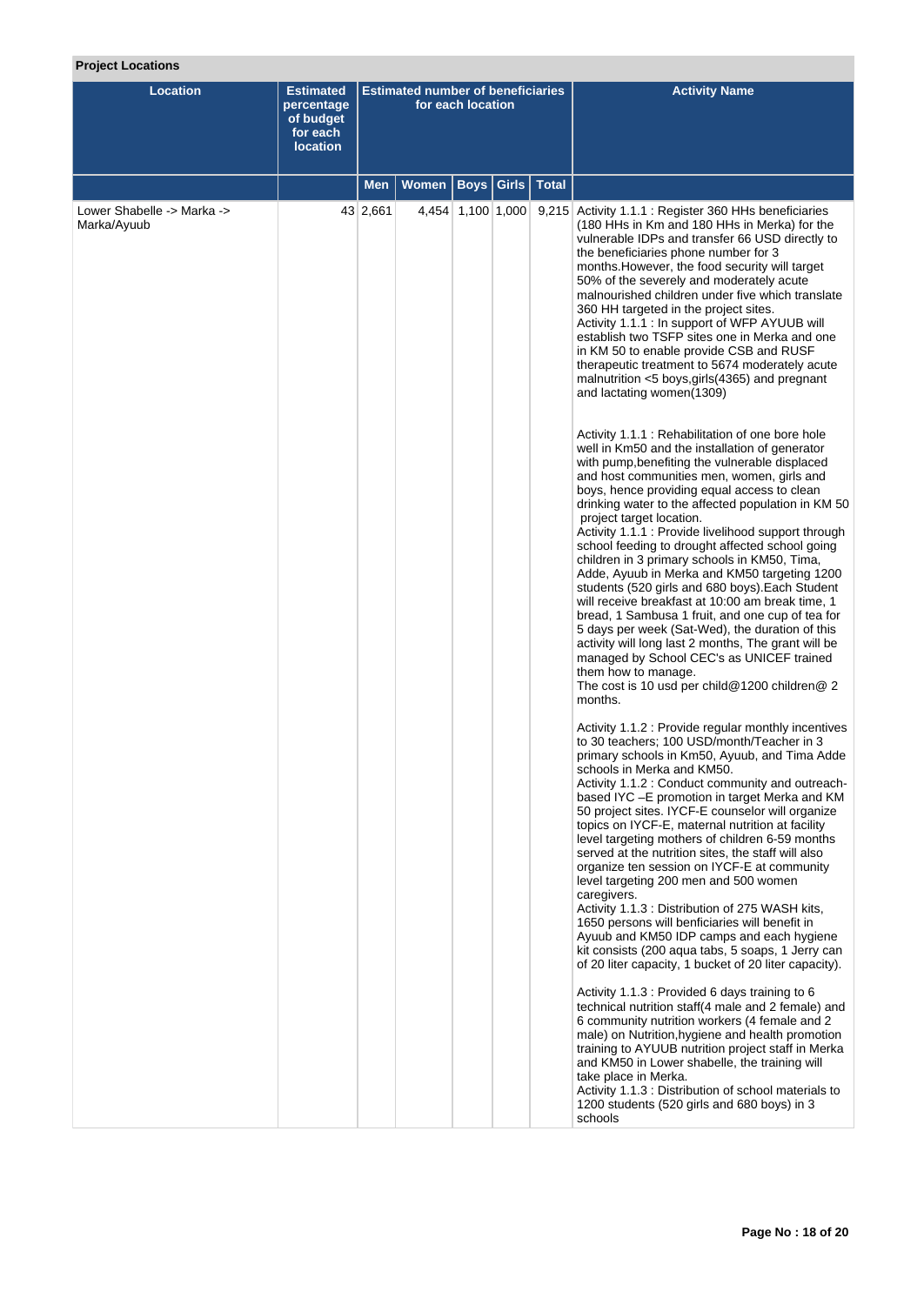57 2,600 5,045 1,215 1,050 9,910 Activity 1.1.1 : Support ONE health facility in KM50/Rahole MCH with Emergency medical supply and critical equipments,

> Activity 1.1.1 : Register 360 HHs beneficiaries (180 HHs in Km and 180 HHs in Merka) for the vulnerable IDPs and transfer 66 USD directly to the beneficiaries phone number for 3 months.However, the food security will target 50% of the severely and moderately acute malnourished children under five which translate 360 HH targeted in the project sites. Activity 1.1.1 : In support of WFP AYUUB will establish two TSFP sites one in Merka and one in KM 50 to enable provide CSB and RUSF therapeutic treatment to 5674 moderately acute malnutrition < 5 boys,girls(4365) and pregnant and lactating women(1309)

Activity 1.1.1 : Rehabilitation of one bore hole well in Km50 and the installation of generator with pump,benefiting the vulnerable displaced and host communities men, women, girls and boys, hence providing equal access to clean drinking water to the affected population in KM 50 project target location.

Activity 1.1.1 : Provide livelihood support through school feeding to drought affected school going children in 3 primary schools in KM50, Tima, Adde, Ayuub in Merka and KM50 targeting 1200 students (520 girls and 680 boys).Each Student will receive breakfast at 10:00 am break time, 1 bread, 1 Sambusa 1 fruit, and one cup of tea for 5 days per week (Sat-Wed), the duration of this activity will long last 2 months, The grant will be managed by School CEC's as UNICEF trained them how to manage.

The cost is 10 usd per child@1200 children@ 2 months.

Activity 1.1.2 : Provide regular monthly incentives to 30 teachers; 100 USD/month/Teacher in 3 primary schools in Km50, Ayuub, and Tima Adde schools in Merka and KM50.

Activity 1.1.2 : Rehabilitate 40 temporary IDPs latrines in KM50 and Merka benefiting 960 beneficiaries men, women, girls and boys. This includes construction of 40 gender sensitive toilets in the target IDPs hence providing protection to the vulnerable women and girls susceptible to rape cases hence improving sanitation services in the target IDPs Activity 1.1.2 : Conduct community and outreachbased IYC –E promotion in target Merka and KM 50 project sites. IYCF-E counselor will organize topics on IYCF-E, maternal nutrition at facility level targeting mothers of children 6-59 months served at the nutrition sites, the staff will also organize ten session on IYCF-E at community level targeting 200 men and 500 women caregivers.

Activity 1.1.3 : Distribution of 275 WASH kits, 1650 persons will benficiaries will benefit in Ayuub and KM50 IDP camps and each hygiene kit consists (200 aqua tabs, 5 soaps, 1 Jerry can of 20 liter capacity, 1 bucket of 20 liter capacity).

Activity 1.1.3 : Provided 6 days training to 6 technical nutrition staff( 4 male and 2 female) and 6 community nutrition workers ( 4 female and 2 male) on Nutrition,hygiene and health promotion training to AYUUB nutrition project staff in Merka and KM50 in Lower shabelle, the training will take place in Merka.

Activity 1.1.3 : Distribution of school materials to 1200 students (520 girls and 680 boys) in 3 schools